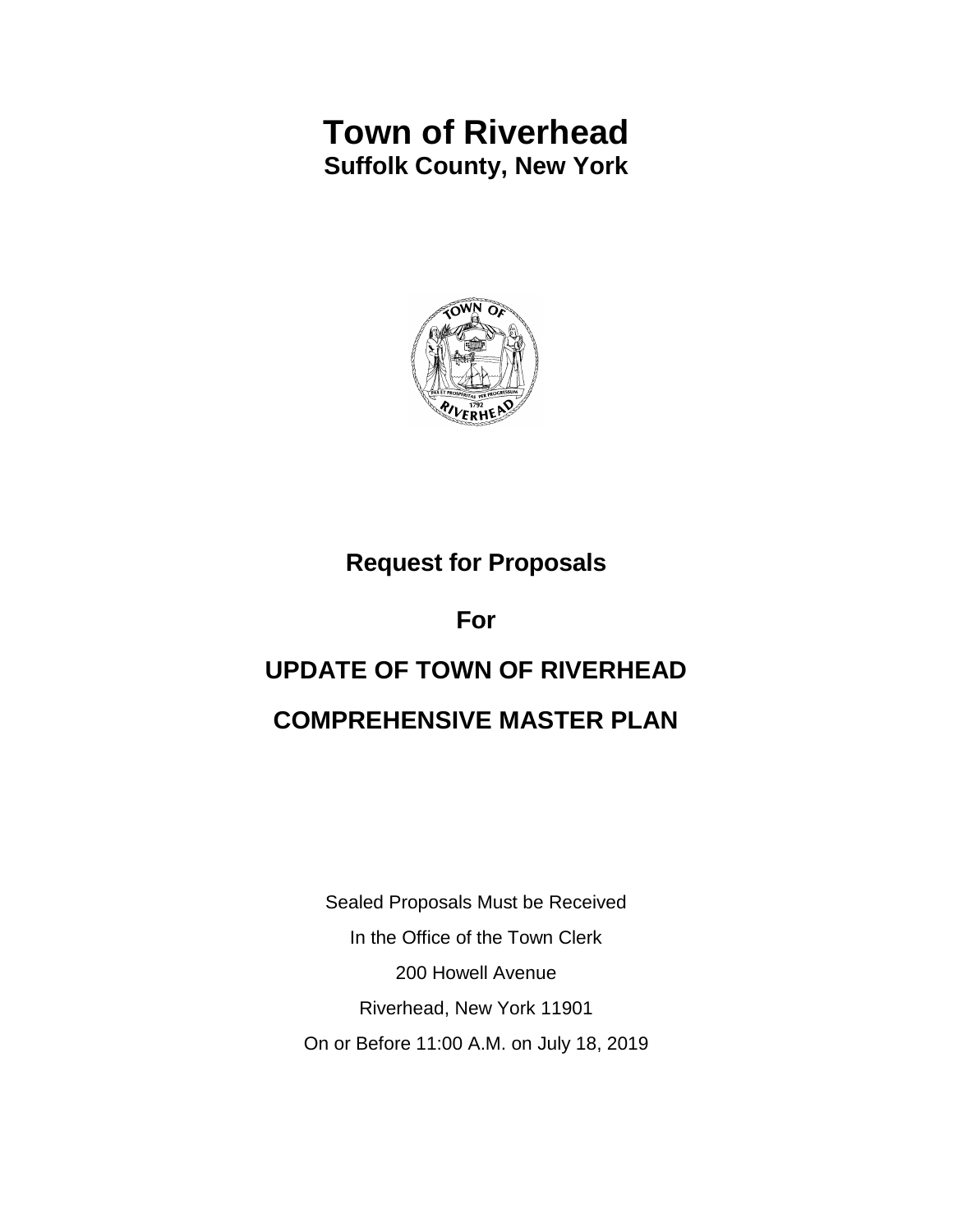## **TABLE OF CONTENTS**

| VI. BIDDER "QUALIFICATIONS" AND "DISCLOSURE OF PRIOR NON-                                                  |  |
|------------------------------------------------------------------------------------------------------------|--|
| VII. AFFIRMATION OF UNDERSTANDING AND COMPLIANCE 36                                                        |  |
| VIII. GENERAL MUNICIPAL LAW - SECTION 103-A AND 103-B<br>GROUNDS FOR CANCELLATION OF CONTRACT BY MUNICIPAL |  |
| IX. GENERAL MUNICIPAL LAW- SECTION 103-D (NON-COLLUSIVE                                                    |  |
|                                                                                                            |  |
|                                                                                                            |  |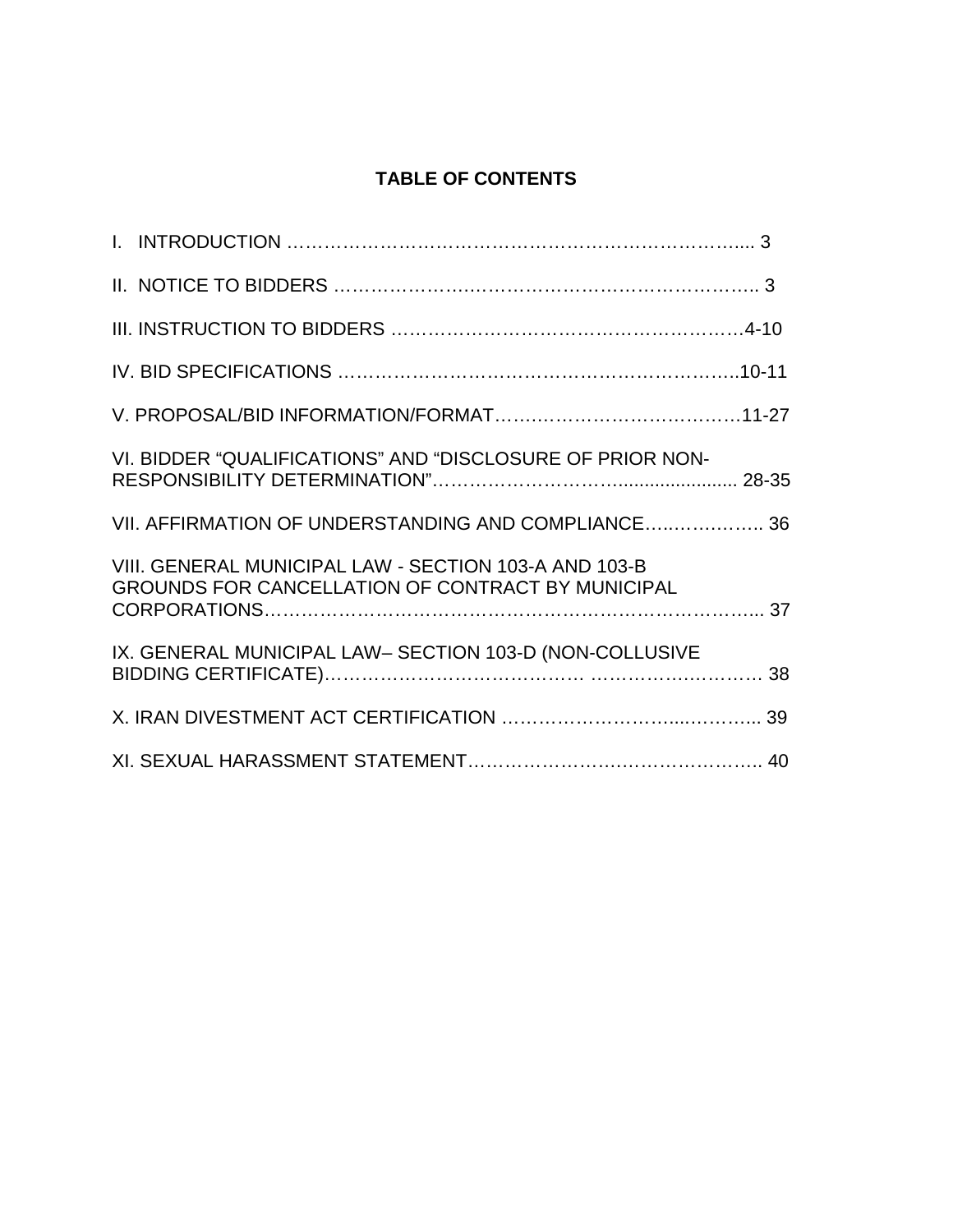#### **I. INTRODUCTION**

The Town of Riverhead is looking for a qualified person/entity with the requisite knowledge and expertise in the preparation of comprehensive land use planning, environmental protection, agricultural preservation and economic development. Further, the qualified person/entity must have knowledge and expertise in SEQRA. The adoption of the update to the Comprehensive Master Plan shall include full SEQRA review, model codes and ordinances which will support the implementation of the planning document.

"Specifications" set forth below.

#### **II. NOTICE TO BIDDERS**

TAKE NOTICE, that sealed proposals will be received by the Office of the Town Clerk at Riverhead Town Hall, 200 Howell Avenue, Riverhead, New York on or before **11:00 o'clock am on July 18, 2019 at,** prevailing time, for:

## REQUEST FOR PROPOSALS

The objective of the update to the Town of Riverhead Comprehensive Master Plan is the preparation of a comprehensive inventory of existing natural features and the manmade environment together with an analysis of those alternative land use scenarios and growth management techniques designed to optimally meet town-wide planning goals as established and identified by the Town Board.

The land use concerns which confront the Town are multifaceted, which include but are not limited to, the preservation of prime agricultural soils and the support of the local agricultural industry, the creation of regional employment opportunities within the Town, the revitalization of the downtown Central Business District, the preservation of groundwater quality, the amount of vacant retail space along the CR 58 corridor, the change in the market demand for big box retail, the management of population growth, the location and expansion of public and private utilities and infrastructure, the future location of commercial and industrial facilities, the emergence of alternative energy production technology, the general location of recreational facilities, the management of town-wide and regional transportation elements and the general protection and enhancement of coastal and river resources.

Specifications and guidelines for submission of proposals are available on the Town website at [www.townofriverheadny.gov](http://www.townofriverheadny.gov/) Click on bids beginning June 27, 2019.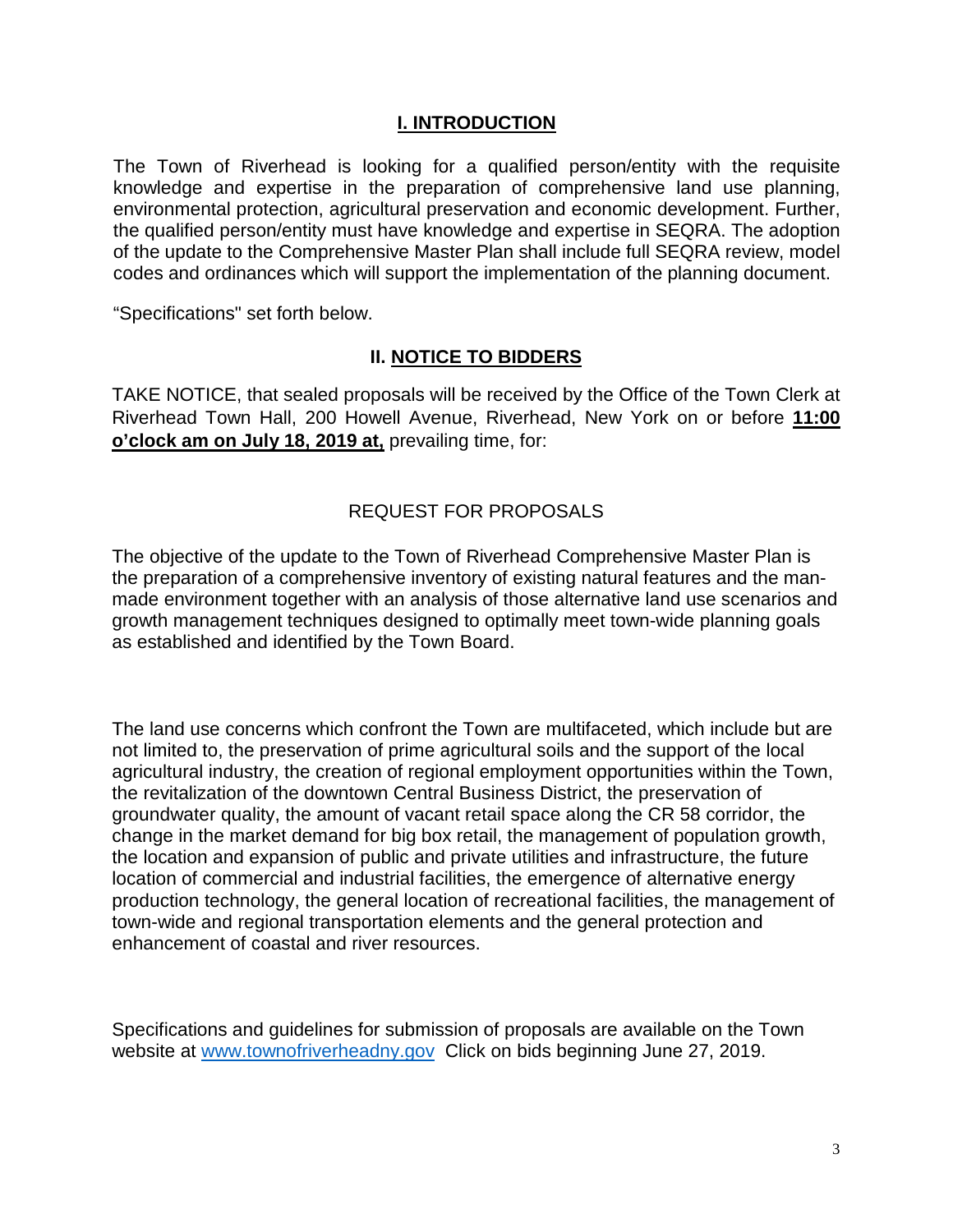## Each proposal must be submitted in a sealed envelope clearly marked "**REQUEST FOR PROPOSALS FOR UPDATE OF TOWN OF RIVERHEAD COMPREHENSIVE MASTER PLAN**".

Proposals must be received by the Office of the Town Clerk by no later than 11:00 a.m. on July 18, 2019.

This Request for Proposals is not an offer or a binding commitment to enter into an Contract on the part of the Town. The Town retains the right to postpone or cancel the Request for Proposals or to reject all proposals if the Town determines, in its sole discretion, that the best interests of the Town will be served thereby.

## BY ORDER OF THE TOWN BOARD

## TOWN OF RIVERHEAD

## Diane M. Wilhelm, TOWN CLERK

## **III. INSTRUCTION TO BIDDERS**

## 1. General Instructions

The Town of Riverhead (hereinafter referred to as "Town" or "Town of Riverhead") seeks proposals from individuals/entities with experience and qualifications in all aspects necessary for update of the Town's Comprehensive Master Plan.

All individuals/entities seeking to submit a proposal shall be responsible to carefully examine the proposal bid specifications. These specifications require the doing of all things necessary or proper for, or incidental to, including but not limited to, materials, equipment, labor, record keeping, for the update of the Town's Comprehensive Master Plan. All things not expressly mentioned in these specifications, but involved in carrying out their intent are required by these bid specifications; and the vendor/bidder shall perform the same as though they were specifically mentioned, described and delineated. Read all documents contained in the bid specifications.

All individuals/entities seeking to submit a proposal are responsible for submitting their proposal to the appropriate location at or prior to the time indicated in the specifications. No bids/proposals will be accepted after the designated time or date indicated in the bid specifications. It is suggested that registered mail be used to submit a proposal. Delay in mail delivery is not an exception to the receipt of a proposal.

A copy of the official request for proposal/bid documents may be obtained at the Town's website: www.townofriverheadnv.gov. In addition to obtaining the official bid documents,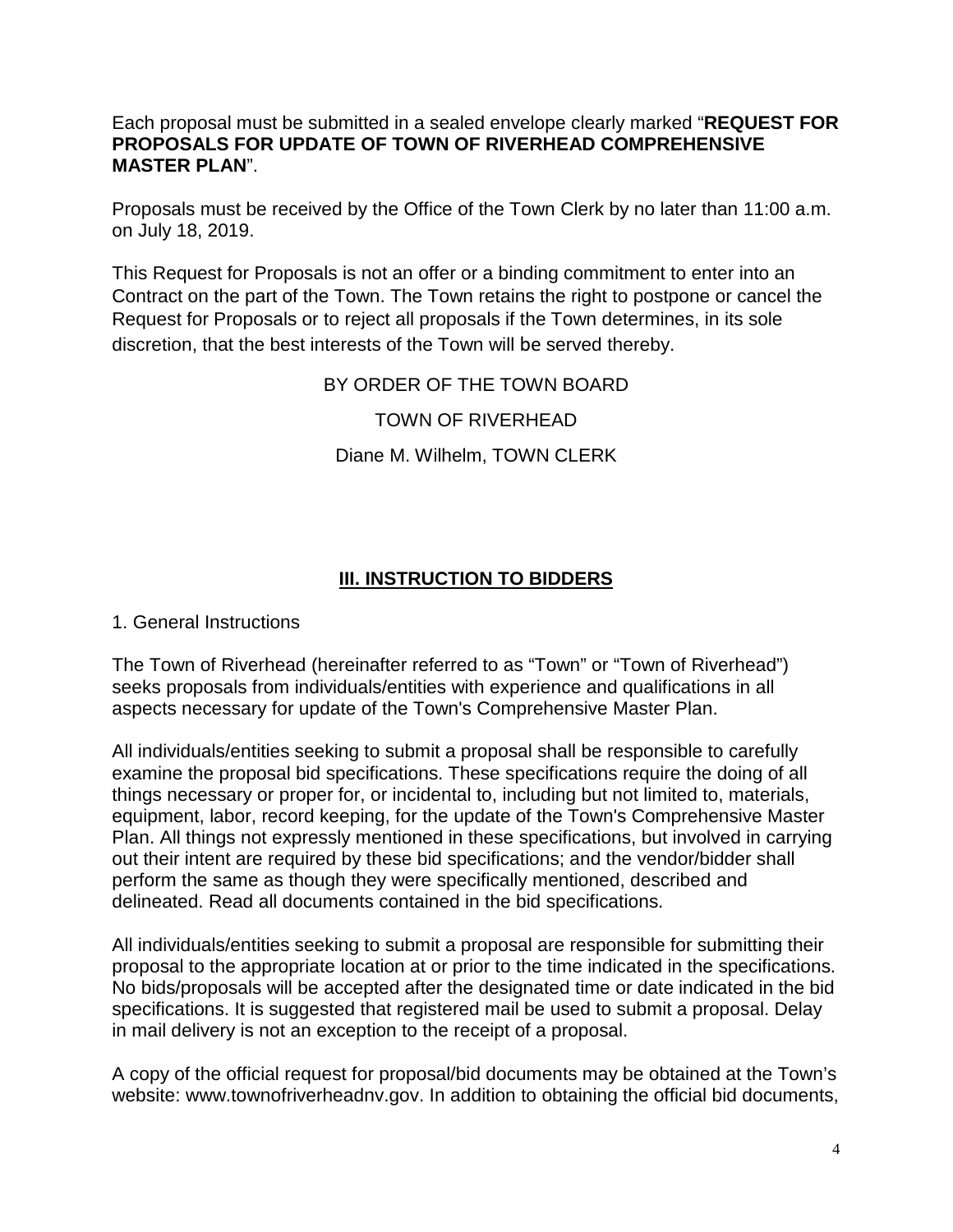any and all addendum pertaining to a particular bid or request for proposal are posted on the Town website referenced above; log and scroll to bid for REQUEST FOR PROPOSALS FOR UPDATE OF TOWN COMREHENSIVE MASTER PLAN.

It is incumbent upon all potential individuals/entities seeking to submit a proposal to view all posted addenda prior to the request for proposal/bid close date.

Any questions or clarification to the specifications or technical specifications must be submitted in writing to the Town Building & Planning Administrator, Jefferson V. Murphree, AICP, by email to: murphree@townofriverheadny.gov on or before 4:30 pm on July 10, 2019, unless otherwise stated\*. Verbal questions will not be entertained.

All individuals/entities seeking to submit a proposal must submit one original and five copies of the proposal/bid. The original proposal, together with copies of the proposal must be sealed and clearly marked "REQUEST FOR PROPOSALS FOR UPDATE OF TOWN COMREHENSIVE MASTER PLAN." All bids shall be made out on the proposal forms \*if applicable and attached hereto and all the attached certificates must be completed and signed in compliance with the provisions of Section 103-d of the New York State General Municipal Law. All bids must be filled out in ink, or be typewritten. Bids submitted in pencil will be rejected as unresponsive. Bids which have been corrected by white out or cross out, and have not been initialed and/or dated will be rejected as unresponsive. Bid responses may be rejected if they show any omission, irregularity, alteration of form, addition, condition, or unresponsiveness.

The Building & Planning Administrator, and/or his/her designee, shall be the only one authorized to make changes or alterations to anything contained in these specifications. As stated above, any changes shall be posted as an addendum on the following website: www.townofriverheadny.gov. The Town reserves the right to reject all bids, parts of all bids, or all bids for any one or more items or contractual services included in the proposed contract, when such rejection is in the best interest of the Town. The contract will be awarded to the responsible bidder(s) providing lowest price or best value based upon the totality of the bidder's presentation regarding the Update to the Town's Comprehensive Master Plan, with emphasis on the experience of the bidder with same or similar projects described in this request for proposal and personnel necessary to adhere to and complete the project in a timely manner, price, and past experience with contracts with the State of New York, County of Suffolk and/or political subdivisions and corporate municipal instrumentalities of the State of New York. A responsible bidder is a vendor who has demonstrated judgment and integrity, is of good reputation, experienced in his/her work, whose record of past performance is established as satisfactory, and whose financial status is such to provide no risk to the Town of Riverhead in its contractual relations.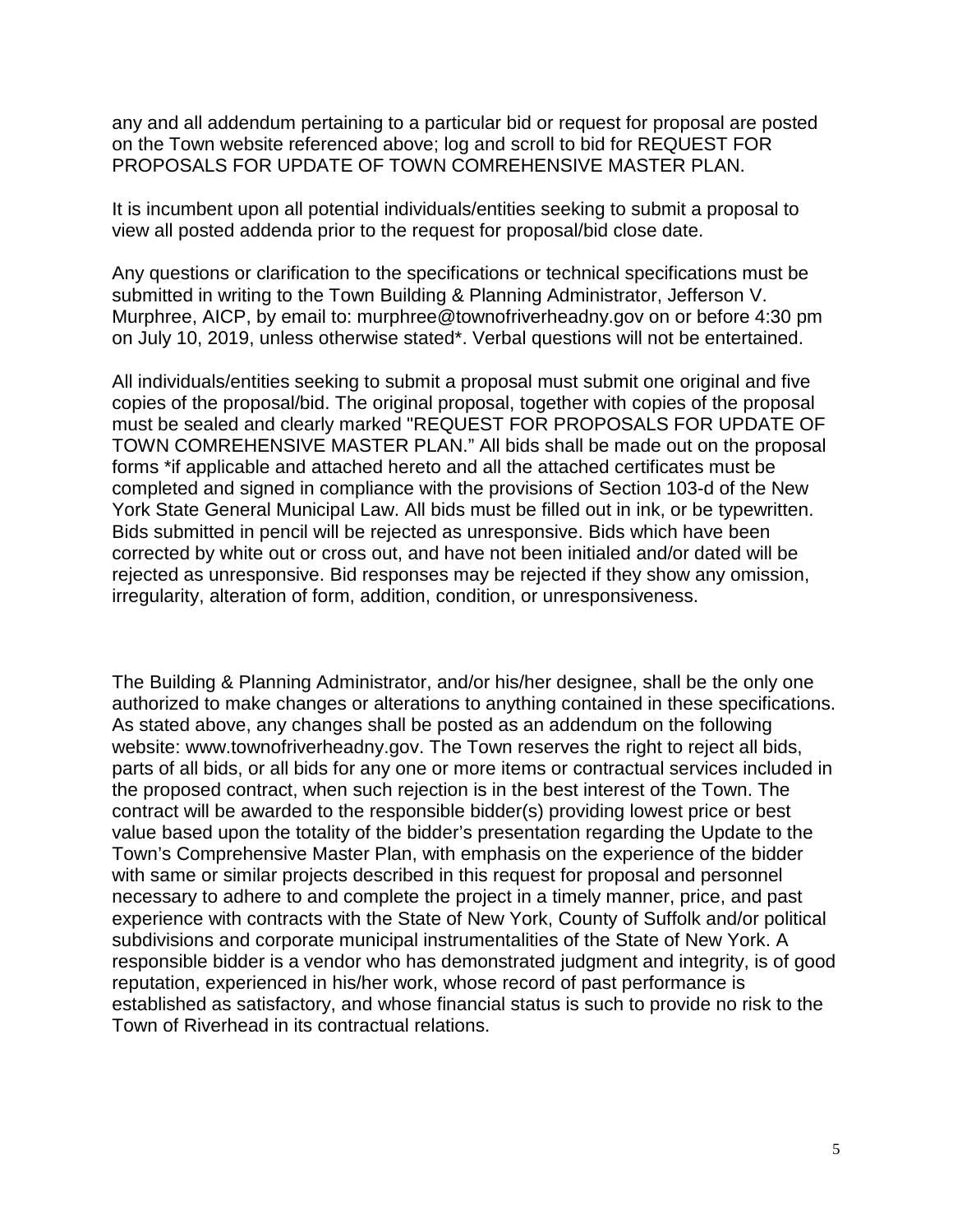No bidder may withdraw a bid within forty-five (45) days after the actual date of the bid opening. Any bidder who does not honor their bid within the forty-five (45) days may be barred from bidding in any jurisdiction in New York State.

By submission of this proposal/bid, each bidder and each person signing on behalf of any bidder certifies, and in the case of a joint bid each party thereto certifies as to its own organization, under penalty of perjury, that to the best of its knowledge and belief that each bidder is not on the list created pursuant to paragraph (b) of subdivision 3 of section 165-a of the state finance law.

## 2. Modification to Proposal/Bid

Any changes, amendments or modifications to a proposal/bid must be made in writing, submitted in the same manner as the original response and conspicuously labeled as a change, amendment or modification to a previously submitted proposal/bid. Changes, amendments or modifications to proposals/bids shall not be accepted or considered after the hour and date specified as the deadline for submission of bids.

## 3. Proposal/Bid Costs and Expenses

The Town of Riverhead will not pay any costs incurred by any Consultant associated with any aspect of responding to this request for proposals/bid, including preparation of the response to the request for proposals, printing or delivery, or negotiation process.

## 4. Expiration Date for Fee/Price Quotes

Fees/prices quoted in the proposal response shall remain fixed and binding on the Consultant for at least six months (6 mo) year from the date of the response to the request for proposals and in the event that the Consultant is selected and enters into a professional services agreement with the Town all fees/prices shall be binding as set forth in such professional services agreement. The Town of Riverhead reserves the right to ask for an extension of time if needed.

## 5. Non-Conforming Bids/Responses to Request for Proposals

Responses to the request for proposals which are non-conforming will not be considered. Non-conforming shall be defined as those that do not meet the requirements of the specifications. The determination of whether a requirement is substantive or a mere formality shall reside solely within the Town of Riverhead.

## 6. Discrepancies and Omissions

The Consultant is fully responsible for the completeness and accuracy of their proposal/bid, and for examining the specifications set forth herein and all addenda. Failure to do so will be at the sole risk of Consultant. Should Consultant find discrepancies, omissions, unclear or ambiguous intent or meaning, or should any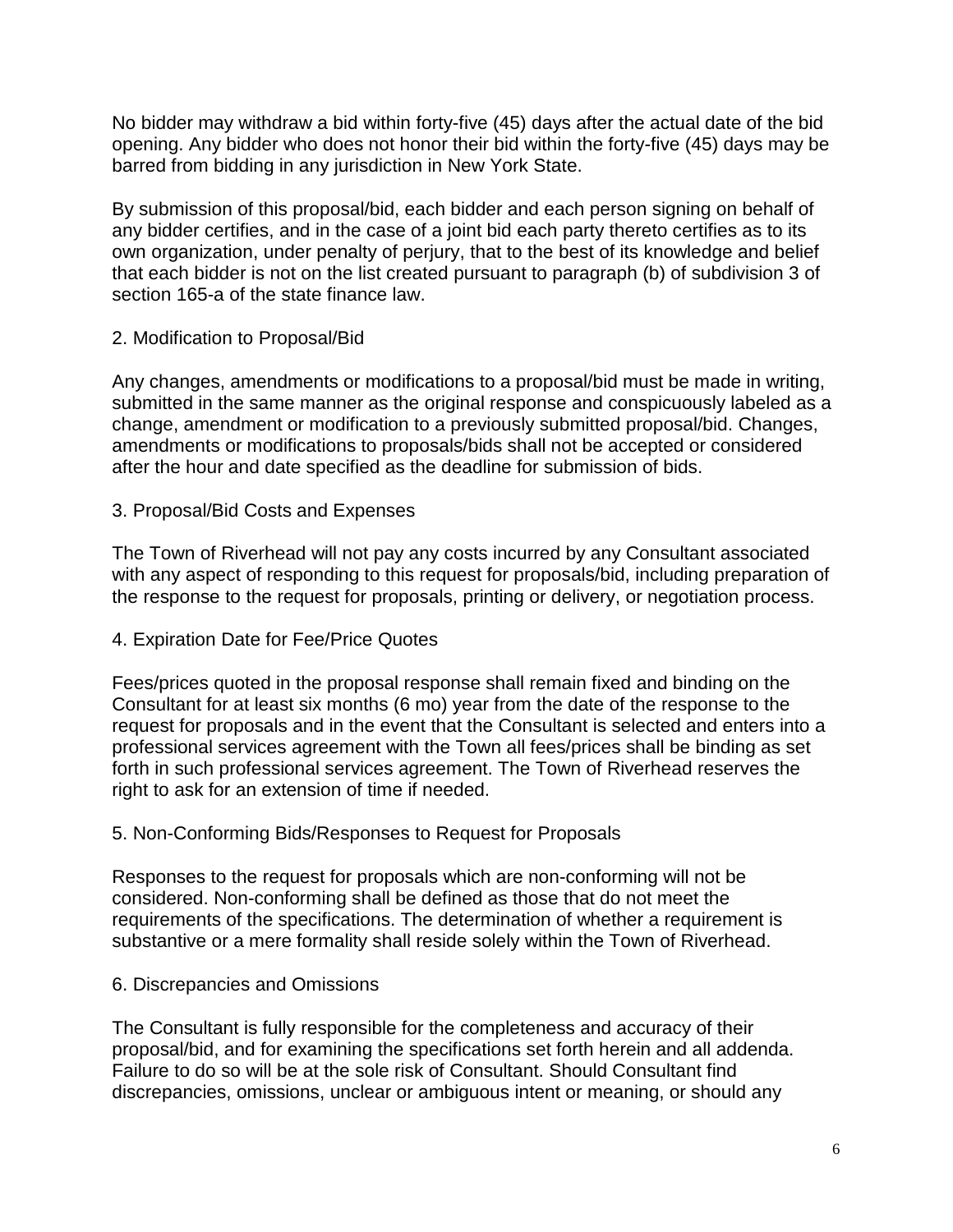questions arise concerning this request for proposals, the Consultant shall notify the Town Clerk of the Town of Riverhead, in writing, of such findings at least five (5) days before the opening of the proposals/bids. This will allow issuance of any necessary addenda. It will also help prevent the opening of a defective bid and exposure of a Consultant's proposal upon which award could not be made. Protests based on any omission or error, or on the content of the solicitation, will be disallowed if these faults have not been brought to the attention of the Designated Contact, in writing, no later than five (5) calendar days prior to the time set for opening of the proposals/bids.

## 7. Town's Right to Reject Proposals/Bids

The Town reserves the right to accept or reject any or all responses/bids or any part of any response/bid, to waive defects, technicalities or any specifications (whether they be in the Town's specifications or Consultant's response), to sit and act as sole judge of the merit and qualifications of each service offered, or to solicit new proposals on the same project or on a modified project which may include portions of the originally proposed specifications as the Town may deem necessary in the best interest of the Town or to negotiate the terms of the proposal.

8. Town's Right to Cancel Solicitation/Proposal

The Town reserves the right to cancel this solicitation at any time during the procurement process, for any reason or for no reason. The Town makes no commitments expressed or implied, that this process will result in a business transaction with any Consultant.

## 9. Notification of Withdrawal of Proposal/Bid

A Consultant may modify or withdraw its proposal/bid by written request, provided that both bid and request is received by the Town prior to the due date. Proposals/bids may be re-submitted in accordance with the Bid Notice due date in order to be considered further. Proposals/bids become the property of the Town at the submission deadline. All proposals/bids received are considered concrete offers at that time.

## 10. Exceptions to the Proposal/Bid Specifications

Any exceptions to the Specifications or the Town's terms and conditions, must be highlighted and included in the proposal/bid. Acceptance of exceptions is within the sole discretion of the evaluation of the Town.

## 11. Award of Contract

The final award of a professional services agreement is subject to approval by the Town. The Town has the sole right to select the successful Consultant for award, to reject any proposal/bid as unsatisfactory or non-responsive, to award a professional services agreement to other than the lowest priced proposal/bid, to award to one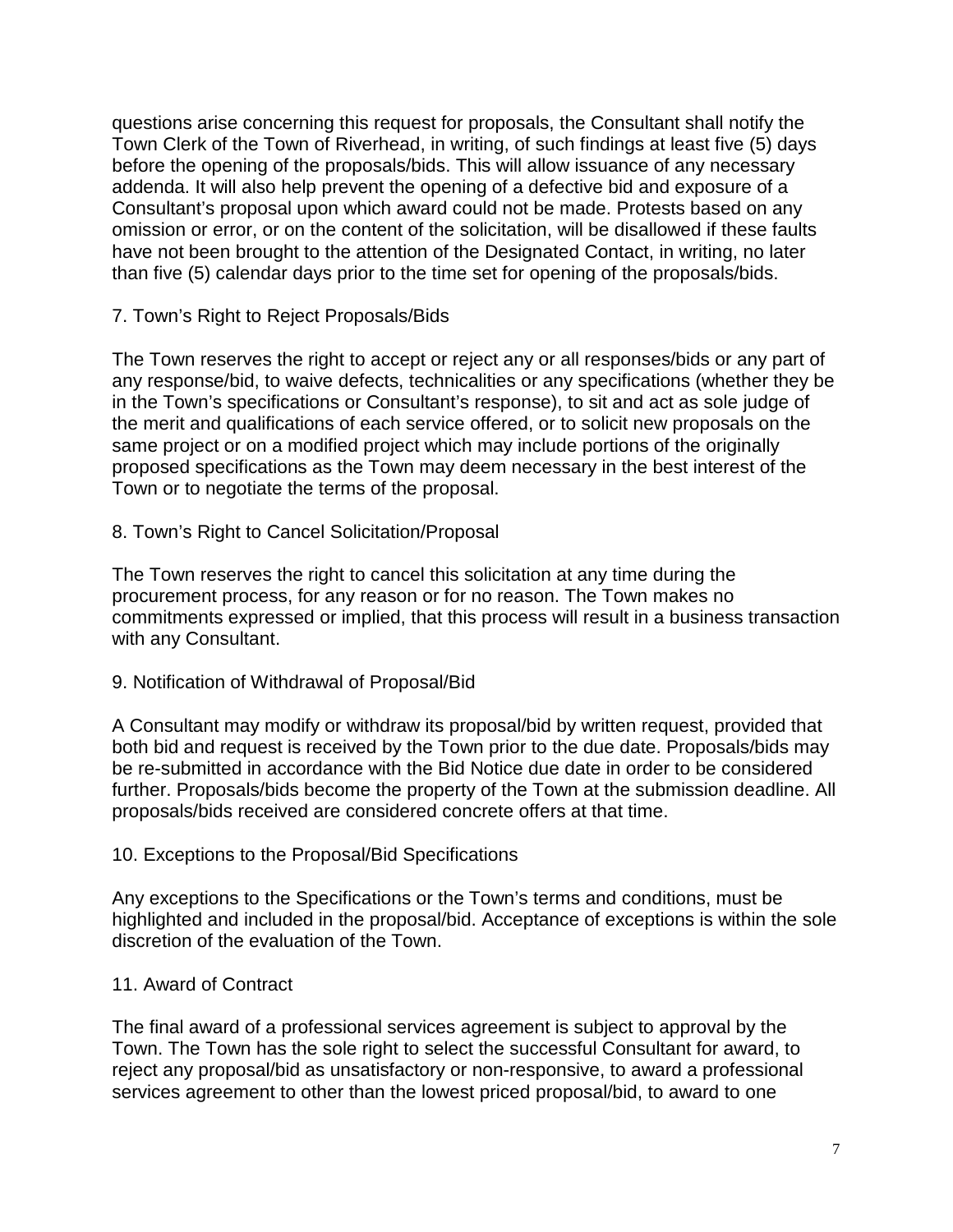individual/Consultant, or not to enter into a professional services agreement. The Town will evaluate and consider a variety of factors, including reputation and professional qualifications of the individual/Consultant; experience providing similar services based on reference of former and/or current New York municipal clients; and, annual fees for services. Note, the Town shall adopt a resolution to determine the proposal deemed in the best interests of the Town and authorize an agreement for professional services and no Consultant who shall have submitted a proposal/bid shall acquire any legal or equitable rights or privileges until the full execution of a professional services agreement between the Town and successful Consultant. The Consultant will be expected to sign a standard Professional Services Agreement Form with the Town of Riverhead incorporating the terms of this request for proposal and the Consultant's response to this request for proposal. If the Consultant selected does not execute an agreement within thirty (30) days after the award of the proposal, the Town of Riverhead reserves the right to award the agreement to the next qualified Consultant.

## 12. Terms and Conditions

The term of the agreement between the Town and the successful Consultant shall be for such limited time to complete the services described in the bid specifications.

13. Status as Independent Contractor

The services identified above shall be performed by the municipal advisor/successful Consultant as an independent contractor and NOT as an employee of the Town of Riverhead and nothing herein shall be deemed to cause this agreement to create an agency, partnership, joint venture or employment relationship between parties. As such, the Town and successful Consultant shall each be responsible for compliance with all applicable workers compensation, unemployment, disability insurance, social security withholding and all other similar matters. In addition, neither the Town nor the successful Consultant shall be liable for any debts, accounts, obligations or other liability whatsoever of the other or any other obligation to pay on the behalf of its employees or to withhold from any compensation paid to such employees any social benefits, workers compensation insurance premiums or any income or other similar taxes.

## 14. Rights to Documents or Data

All information and data, regardless of form, generated in the performance of, or delivered under a professional services agreement, as well as any information provided to the Consultant by Town, shall be and remain the sole property of Town. The Consultant shall keep all such information and data in confidence and not disclose or use it for any purpose other than in performing the terms of the professional services agreement, except with Town's prior written approval. In the event that the legal right in any data and information generated in the performance of the professional services agreement does not vest in Town by law, the Consultant shall agree and assign to Town such legal rights in all such data and information. Note, a provision, drafted to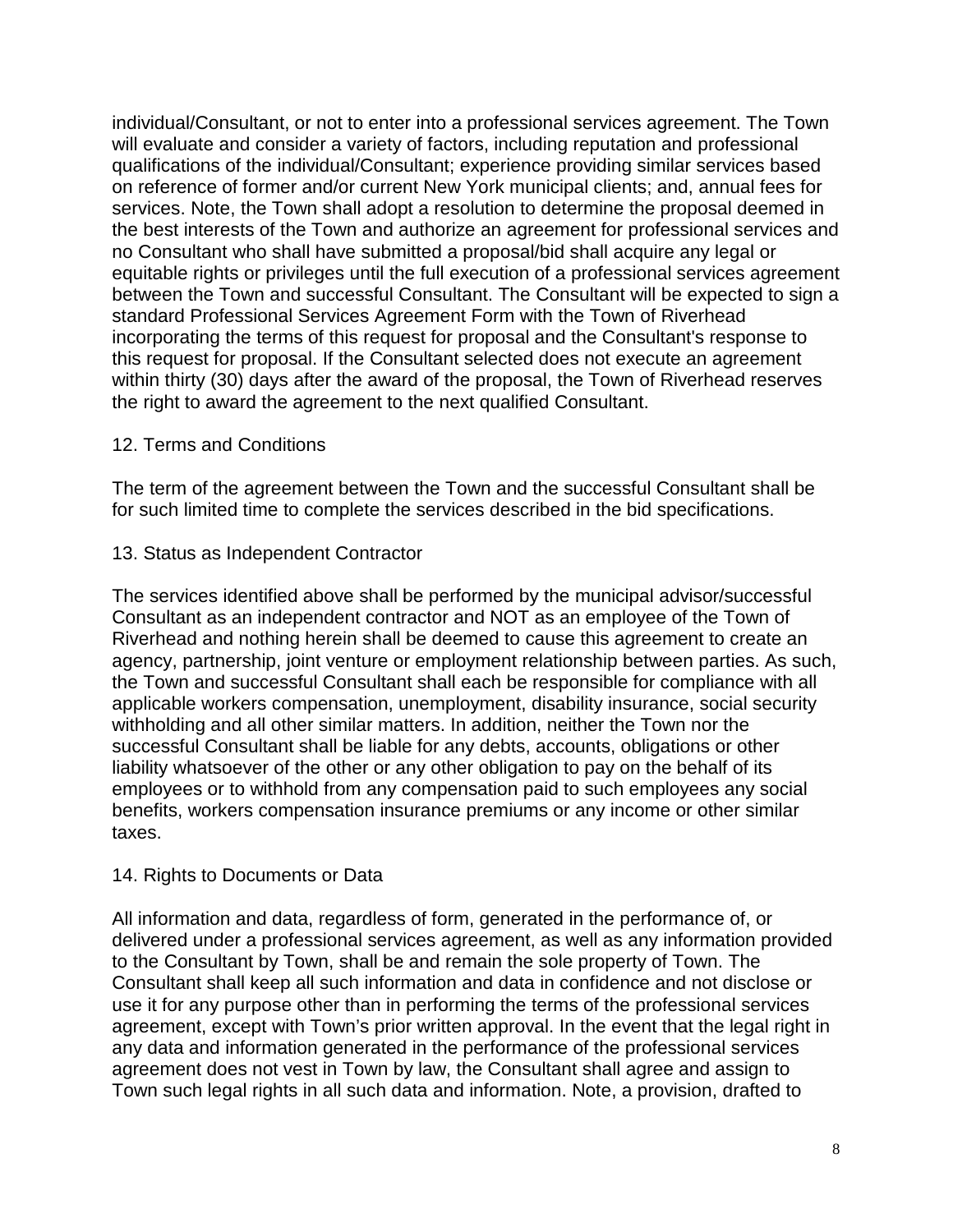survive termination of any agreement entered into between the Town and Consultant, will be included in the professional services agreement that final payment shall not be due until after receipt by Town of such complete document and data file, or a certification that there is no such information created by the services performed under the agreement, and receipt of all information and data which is the property of Town.

## 15. Publicity

The Consultant shall not; without the prior written consent of Town, in any manner advertise or publish the fact that Town has entered into an agreement with the Consultant, except to the extent required to complete scope of services identified in a professional services agreement. Except as set forth above, the Consultant shall not, without the prior written consent of the Town, provide, release or make available for inspection any documents, data, written material of any kind without the prior written consent of at least three members of the Town Board or by resolution of the Town Board, except to the extent that the Consultant determines it necessary to retain the services of a third party either described in the specifications or identified in the Consultant's response. The Consultant may release the documents, data, and such other written material provided said third party executes a confidentiality agreement in favor of the Town.

## 16. Assignment and Subcontracting

Performance of any part of the services identified in this request for proposal and any subsequent professional services agreement may not be subcontracted nor assigned without, in each case, the prior written consent of at least three members of the Town Board or by resolution of the Town Board.

## 17. Termination

A provision will be included in the professional services agreement that provides that the professional services agreement may be terminated at any time by either party upon 30 days written notice to the other party and, in the event of such termination, Town shall have no further obligation to Consultant except to make any payments which may have become due under any such agreement.

## 18. Records

The Consultant shall keep accurate records of the time spent in the performance of services identified in this request for proposal and any subsequent professional services agreement. The Town shall, until the expiration of seven years after final payment under any such agreement, have access to and the right to examine any directly pertinent books, documents, papers and records of the Consultant involving transactions related to any such agreement.

## 19. Compliance with Laws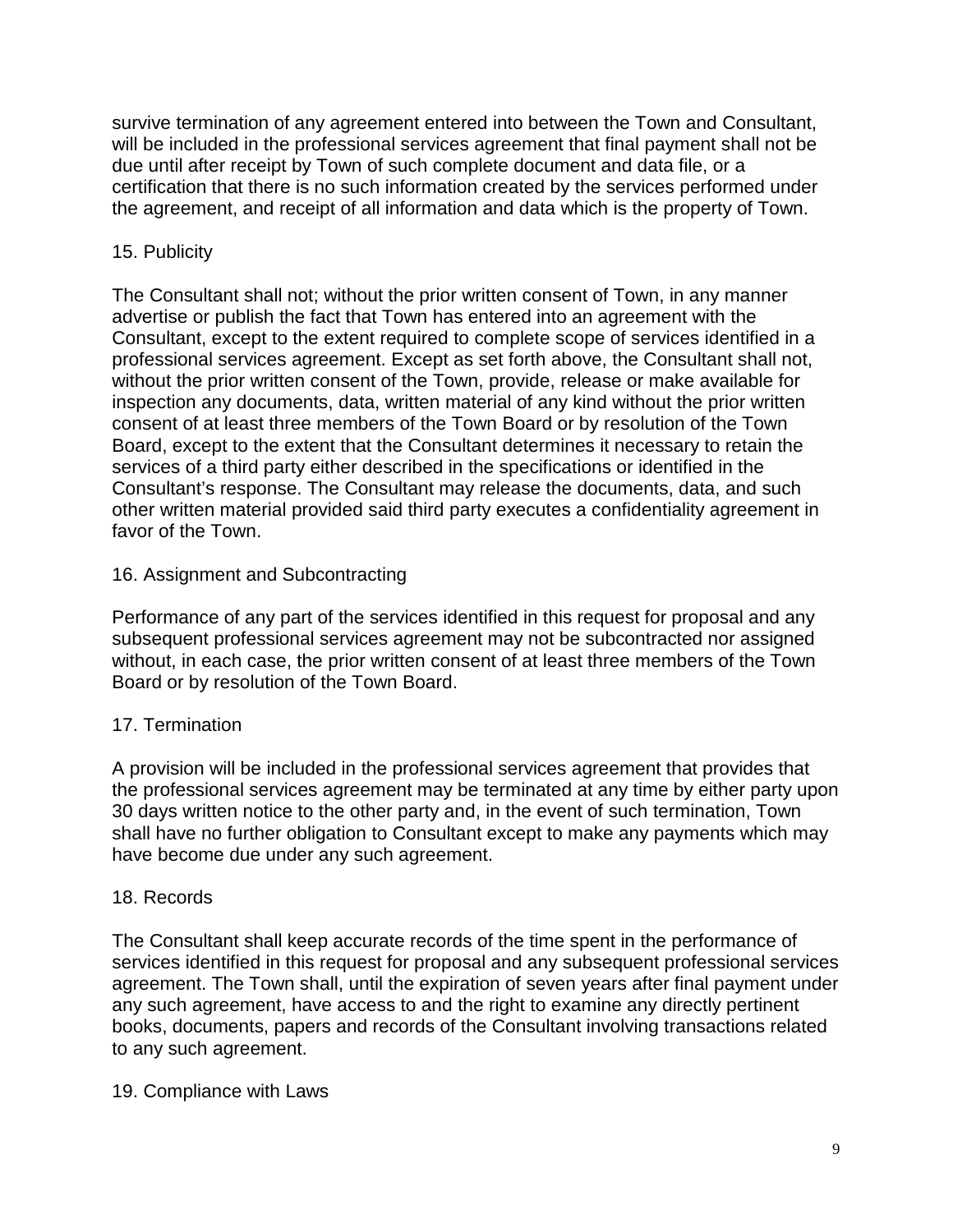The Consultant shall comply with all applicable federal, state and local laws and ordinances and regulations in the performance of its services, including any and all licensing or registration requirements to perform the services identified in these specifications and any subsequent professional services agreement.

## 20. Insurance, Indemnity and Liability

The Consultant shall carry professional liability insurance, comprehensive general liability insurance and, if applicable, worker's compensation insurance. The Consultant hereby indemnifies and holds the Town, its departments, officers, agents and employees, harmless against any and all claims, actions or demands against Town, its departments, officers, agents and employees and against any and all damages, liabilities or expenses, including counsel fees, arising out of the acts or omissions of Consultant related to this request for proposal and, in the event the Town and Consultant enter into a professional services agreement, services or acts identified or related to the services set forth in the agreement, however, it is agreed and understood that the Town releases and holds harmless Consultant and its personnel form any claims, liabilities costs, and expenses from misrepresentations or incorrect information supplied by the Town related to the services identified in any such professional services agreement.

## **IV. BID SPECIFICATIONS**

The Town of Riverhead is in search of a qualified professional planning consultant (Consultant) experienced with municipal comprehensive plan development to submit a proposal to prepare an update of the Comprehensive Master Plan for the Town.

The first Comprehensive Plan was created in 1973. (McCrosky-Reuter, 1973). The Riverhead Planning Board approved the Comprehensive Master Plan on or about December of 1974 and the Town Board adopted the Comprehensive Plan on April 15, 1975.

After the adoption of the 1973 Comprehensive Plan, the Town undertook a plethora of planning and zoning studies, including but not limited to, the Wading River Hamlet Study; creation of an overlay zoning use district designed to encourage the development of manufacturer's outlet centers to support a burgeoning tourist economy; Aquebogue and Jamesport Hamlet studies and resulting in the creation of a new commercial zoning use district designed to limit general retail development and encourage the land uses supporting a tourist economy; a Calverton Hamlet study resulting in the creation of a new zoning use district designed to limit intensive industrial development and to encourage land uses supporting an identified tourist economy.

In addition to the above and as described in greater detail below, pursuant to Articles 15 and 15A of the General Municipal Law, the Town studied, adopted and designated areas of the Town proximate to the railroad station, Griffing Avenue, Court and Cedar Streets 1997 "Town of Riverhead Urban Renewal Plan/Railroad Street Corridor" and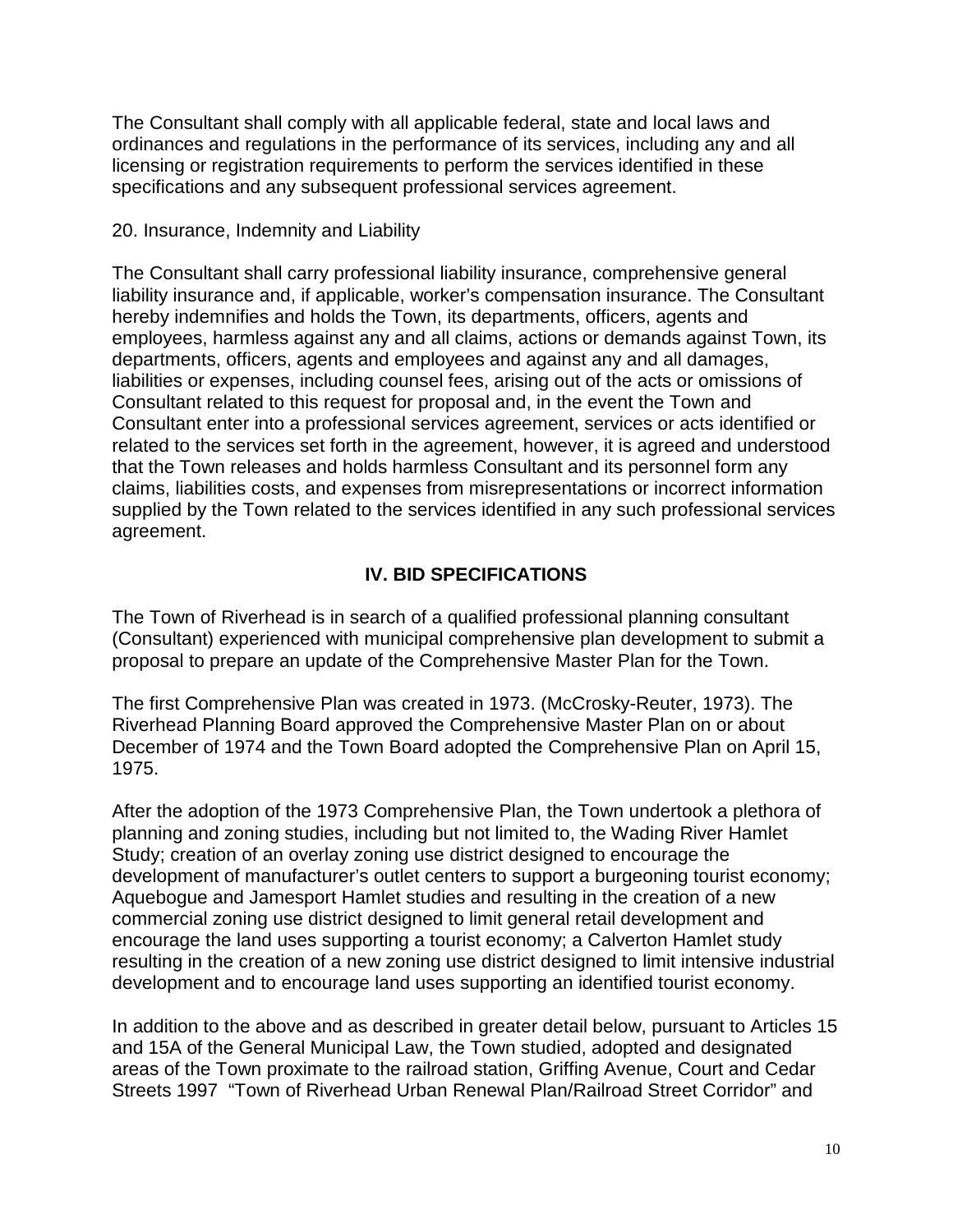areas proximate to Downtown/Main Street the 1993 and 2008 "East Main Street Urban Renewal Plan" and the Enterprise Park at Calverton often referred to as "EPCAL" ( 2900+- acres formerly owned by the United States Navy and leased by the Grumman Corporation) 1997 "Calverton Enterprise Park Urban Renewal Plan" and 2016 "EPCAL Reuse and Revitalization Plan" (approximately 2323 +/- acres of the 2913+/- acres originally designated as an urban renewal area and not yet developed or re-used at the time of adoption of the updated urban renewal plan).

Many of the studies and implementation of zoning provisions to effectuate the recommendations of the studies recited above were undertaken after implementation of the 1973 Comprehensive Plan and prior to the 2003 update of the Comprehensive Master Plan. The Town embarked on the update of the 1973 Comprehensive Plan in 1997. In 1998, the Town authorized a contract with the Firm of Abeles, Philips, Priess and Shapiro, Inc. ("APPS") to prepare a comprehensive revision to the Comprehensive Plan. At the outset the goal of the 2003 Comprehensive Plan was to address key areas and/or topics vital to the Town, to wit: Downtown, Business Districts, Agriculture, Transportation, Parks and Recreation, Natural Resources, Infrastructure, and Economic Development, Scenic and Historic Resources, Community Facilities and Services and Housing. The Town and APPS used a variety of techniques, including public workshops, surveys, interviews, etc. to reach a broad range of residents and business leaders, members of our agricultural community, environmental advocacy groups, and social service organizations. In 2003 the Town adopted the update to the Comprehensive Plan and most of the zoning recommendations were implemented during 2003 and 2004.

Since 2003, the Town has revisited portions of the Town Code and conducted new studies to address or better implement the recommendations of the 2003 Comprehensive Plan, including but not limited to, the 2008 East Main Street Urban Renewal Plan; 2009 DC-1 Bulk Study; 2012 Wading River Corridor Study; 2016 Peconic River/Route 25 Corridor BOA Study; 2019 \*Preliminary Parking Plan Study, as well as a Railroad Avenue Strategic Transit Oriented Development (TOD) Study currently underway.

## **V. PROPOSAL/BID INFORMATION/FORMAT**

## 1. Study Requirements

As stated above, this project requires the preparation of a comprehensive plan for the Town of Riverhead which will update the Town's 2003 Comprehensive Master Plan and its subsequent individual updates recited in the paragraphs above. Further, the project shall include model codes and ordinances which will support the implementation of the planning document.

The plan and adopted codes will be prepared subject to the New York State Environmental Quality Review Act (SEQRA) such that SEQRA determinations and procedures shall be contemplated as a part of plan preparation. The Comprehensive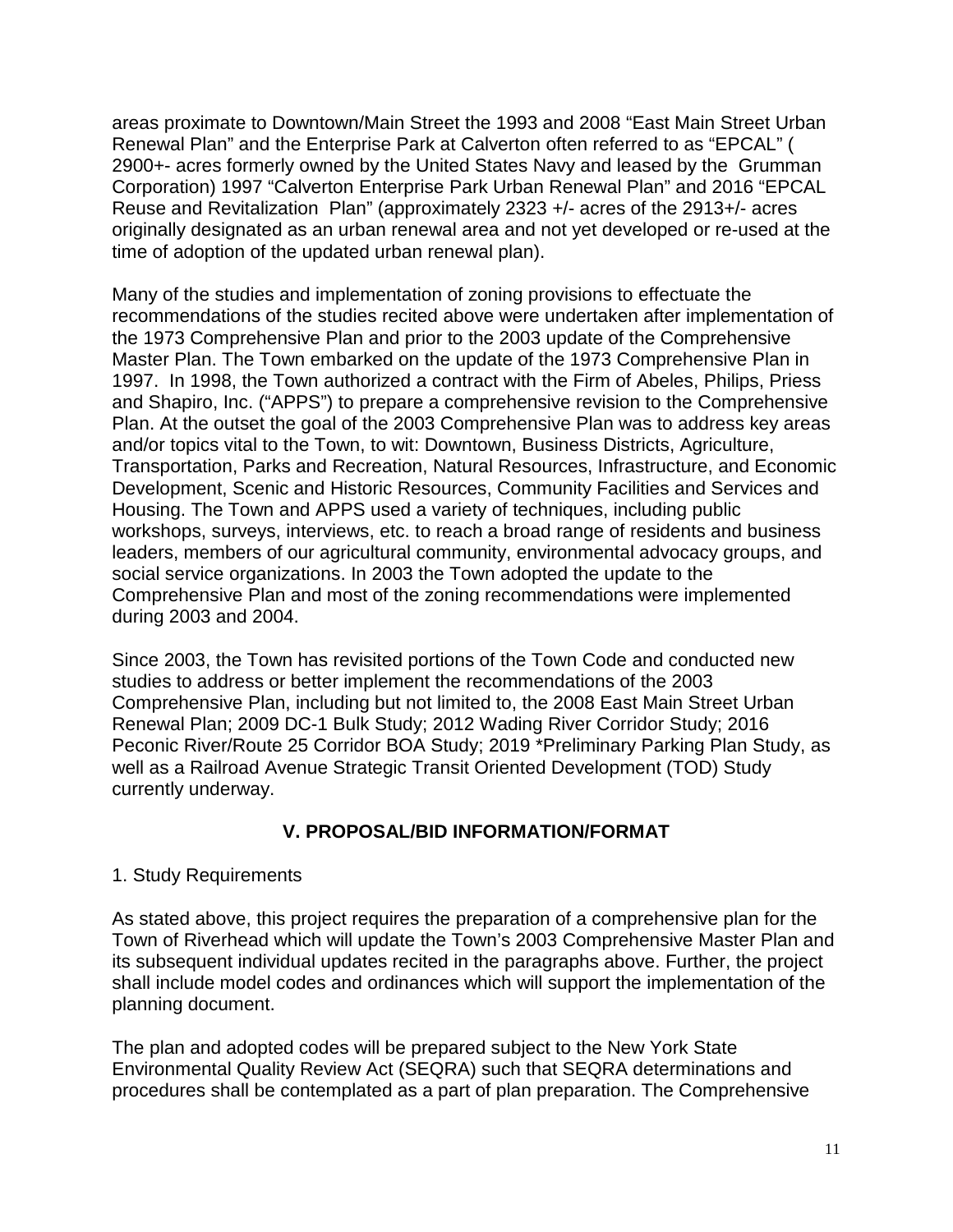Master Plan should follow a format which meets established professional standards and shall meet the requirements of the Town Law, Section 272-a, as amended.

2. Objective of the Update of the Comprehensive Plan

The goal and objective of the update to the 2003 Comprehensive Plan is to assist the Town in addressing and anticipating changes in economy, patters of economic growth, natural, scenic, or agricultural resources, while preserving the historical architectural significance of the community, continued efforts to foster tourism, agricultural, and arts and culture.

The Comprehensive Plan amendment is intended to inventory existing natural features and the man-made environment together with an analysis of those alternative land use scenarios and growth management techniques designed to optimally meet town-wide planning goals as established and identified by the Town Board, Planning Board and Planning Department. The land use concerns which confront the Town are multifaceted, which include but are not limited to, revitalization of Downtown, commercial development and reuse of former sites along Route 58, the future location of commercial and industrial facilities, the location and expansion of public and private utilities and infrastructure, the general location of recreational facilities, the management of town-wide and regional transportation elements, the creation of a regional employment opportunities within the Town, the preservation of agricultural lands and support of the agricultural industry, preservation of open space and the preservation of groundwater quality, the management of population growth, and the general protection and enhancement of coastal and river resources.

The Town intends that the Comprehensive Plan be a document that provides a basis both for land use in the Town and for other governmental decision-making such downtown zoning, housing, business and commercial land use which will help anticipate and respond to changing conditions. The plan will utilize sustainable practices that balance social, economic, and environmental considerations to prepare for smart growth while preserving the historical architectural and agricultural significance of the community. The Comprehensive Plan will become an official policy document for the Town. It will be a guide for evaluating proposed projects and programs and for considering amendments to Town's policies, regulations and Town Code.

## 3. Identification of Areas/Issues & Meetings with Town Officials/Staff

While it is anticipated that public outreach will identify the areas and topics that should be studied and evaluated in the Comprehensive Plan, the information below is provided to highlight a limited number areas or topics that the Town Board, Town Planning Staff, and the Town of Riverhead Community have already identified or expressed the need to study and address by implementation of zone change, policy and procedure. \*Note, within the past two or three years, the Town has studied and implemented some changes that are appropriate for inclusion in the Comprehensive Plan. Again, the information below is provided to highlight some limited areas/topics to be studied, and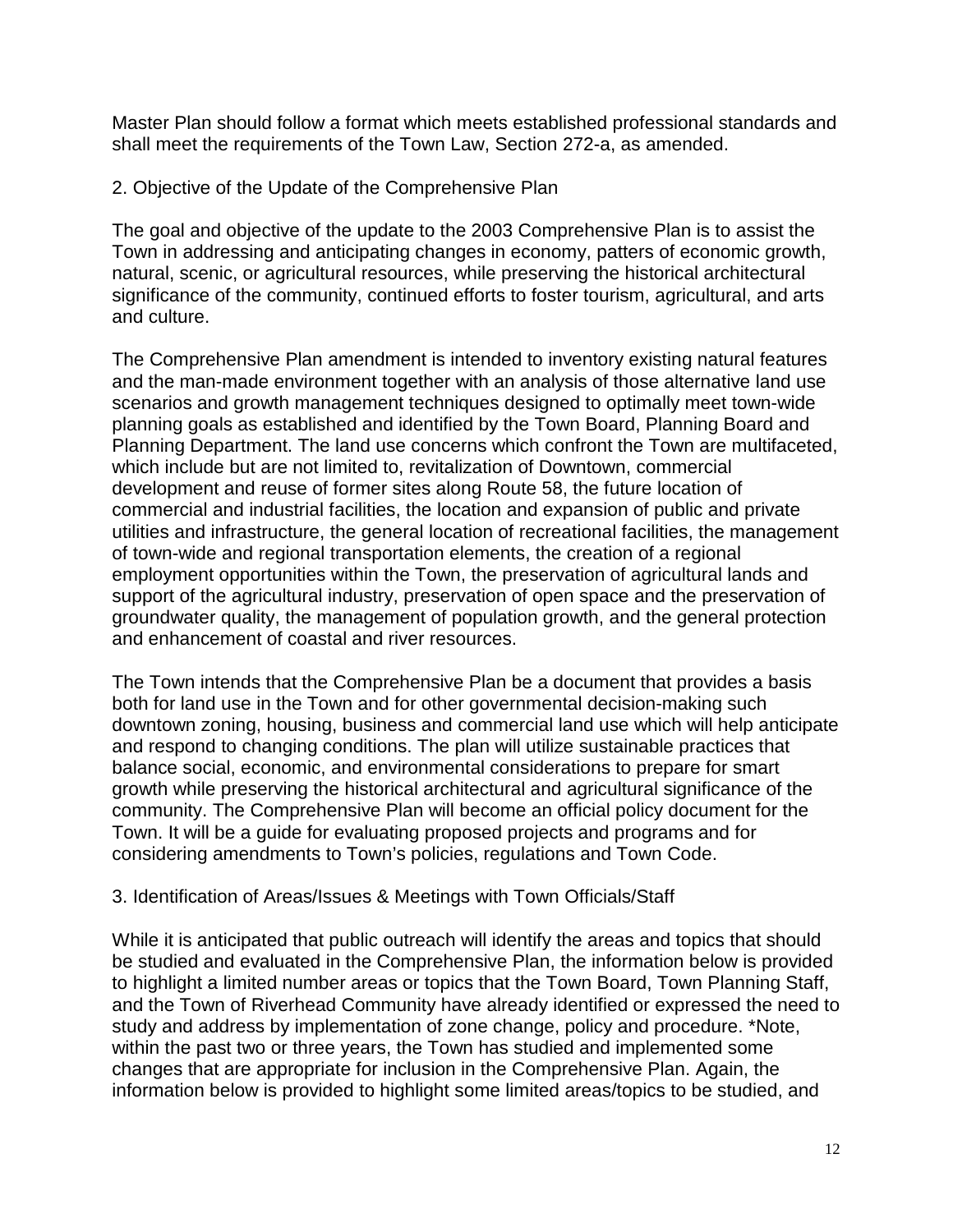the contractor shall be available for meetings with Town officials and agencies on a regular basis in order to monitor project progress and compliance with the scope of professional work expected under this RFP.

4. Geographic and Zoning Areas/Topics for Study

One of the first analysis that needs to be completed is the confirmation of the Town's ten (10) Hamlet boundaries, which include the following geographic areas:

- Aquebogue
- Baiting Hollow
- Calverton
- Jamesport
- Laurel
- Manorville
- Northville
- Riverhead
- South Jamesport
- Wading River

Review, analysis, projections and ultimately recommendations of the following topics will need to be based for each hamlet area.

## DOWNTOWN MAIN STREET

The Downtown Main Street area is unique. The buildings, commercial and residential, have historic character and architecture dating back to the mid to late 1900's and early to mid- 20<sup>th</sup> centuries, with a variety of architectural styles, including Neo-classical, Georgian, and Victorian. In addition, Main Street is situated along and at the mouth of the Peconic River. As reflected in Town staff's dedication and efforts recited above and below, the revitalization and economic development for Downtown has been a predominant goal for more than two decades. This area of town was once the shopping hub for the Town and several east end towns boosting large department stores such as Sweezy's, Woolworth's and Sears and a large art deco style theatre situated in the center of Main Street. As more fully described below, the Town's Route 58 Commercial Corridor is now the hub for large national and local retail and wholesale "big box" stores, BJ's, Costco, Walmart, and outlet stores at the western most end of Route 58.

The Town has invested significant time, effort and monies in its effort to revitalize Downtown. The Town improved the Peconic Riverfront and Grangebel Park with replacement of deteriorated bulk heading, improving and extending the boardwalk, landscaping, lighting and various other public park space improvements. The Town has restored historic structures, Benjamin and Corwin Houses and Carriage House, together with a host of site improvements now known and home to the East End Arts. In addition, the Town has undertaken and participated in a variety of studies, including but not limited to, 1993 EMSURP, 2000 Revitalization Strategy for Downtown Riverhead,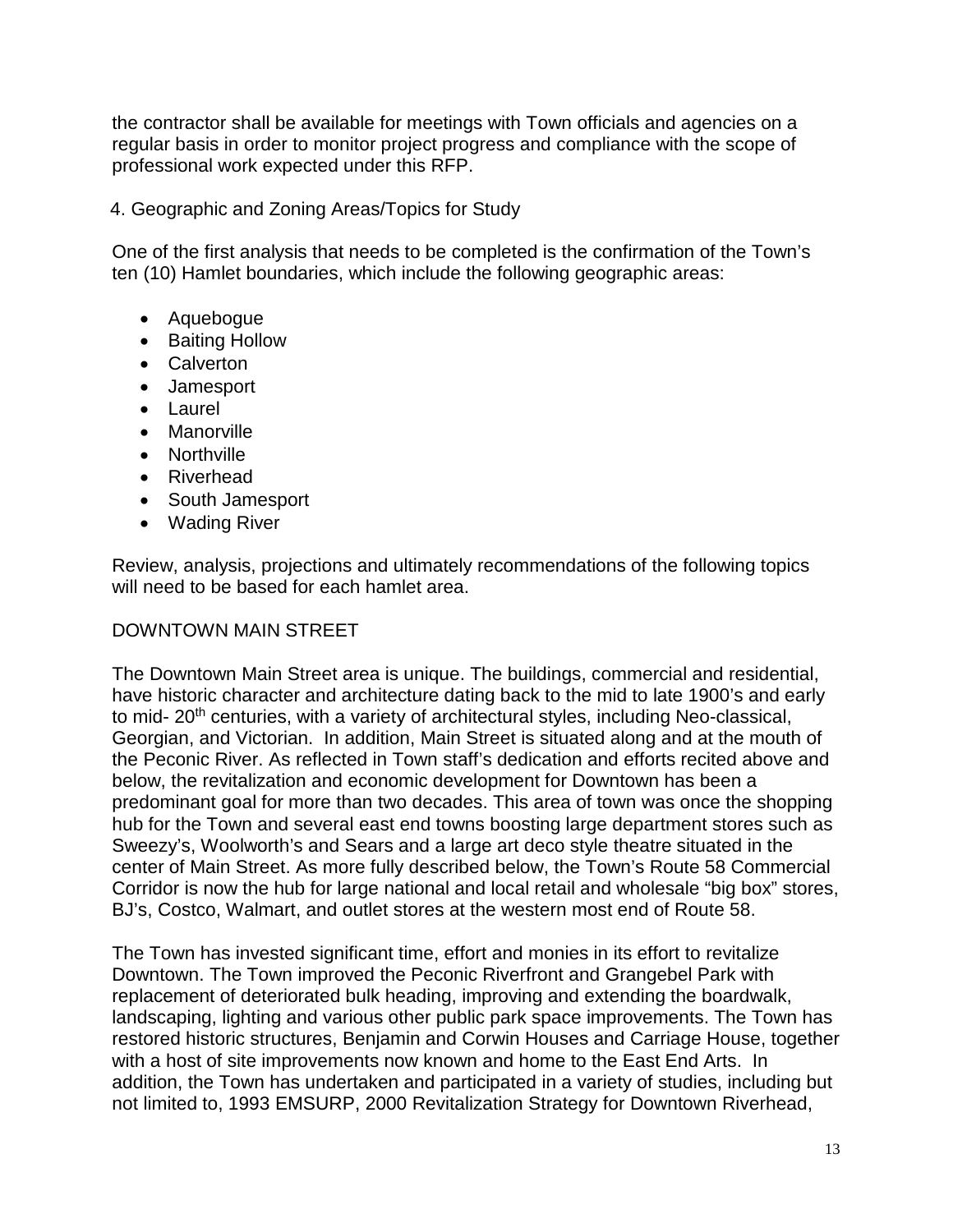2009 Downtown Design Guidelines, 2008 EMSURP, 2016 Brownfields Opportunity Area Study, and 2016 DC-1 Zoning District Bulk Study and 2003 update of the Comprehensive Plan. The Downtown area was designated as a Federal Opportunity Zone in 2018.

After the construction of and/or approval of several mixed use developments with large scale residential components located within the Downtown Area and for more than a year, the Town determined to rededicate efforts to study and implement strategies to foster economic development; preserve and enhance the historic character of Downtown Riverhead; protect and promotion of historic, cultural, natural and open space resources; increasing economic stability, vitality, and tourism; promotion of social and environmental benefits of a walkable downtown; highlight and encourage use, enjoyment and focus on the unique Peconic Riverfront; and a host of other recommendations and concerns of business owners and residents regarding parking, safety, and solid waste. In addition, the Town created a Downtown Revitalization Committee, some members who are business owners or stakeholders of the Town all with unique interests and expertise, to analyze, review and make recommendations for Downtown revitalization.

The Town Board, after recommendation from the Downtown Revitalization Committee, will move forward and retain the professional services of a firm, i.e. Historic Concepts or firm with similar qualifications/expertise, with unique expertise in zoning analysis, visual preference survey and development of a pattern book with a regulating plan; siting, building and landscape guidelines; and historic and architectural detail guidelines mass with emphasis on the current DC-1 zoning district but addressing compatibility with the proximate historic residential and commercial districts in DC-2 and DC-3 Zoning Districts. This study and pattern book will serve to guide the Town with implementation of an overlay zoning for the study area and state environmental review requirements related to same. It is anticipated and the goal of the Town to receive all deliverables from Historic Concepts or such other firm designated by the Town, probable implementation of overlay zoning, together with environmental review, within one year from now. Notwithstanding the above, it must be made clear that the services requested by this request for proposals shall include and incorporate the study, field work, pattern book, be it made part of an overlay zoning district or otherwise, as part of the update of the Town's Comprehensive Plan.

## AREAS WEST AND EAST OF DOWNTOWN MAIN STREET

The west main street corridor is used as one of the gateways to Downtown, by car, bicycle or canoe. It is situated along the Peconic River, a major scenic feature in Riverhead and an estuary of National Significance. It contributes to the character of the Pine Barrens region as well as downtown Riverhead, and the Town's name and identity is closely tied to the Peconic River.

The goals in the 2003 Comprehensive Plan, included, maintain and increase waterfront access and views, increase public access to and views of water, reduce toxins and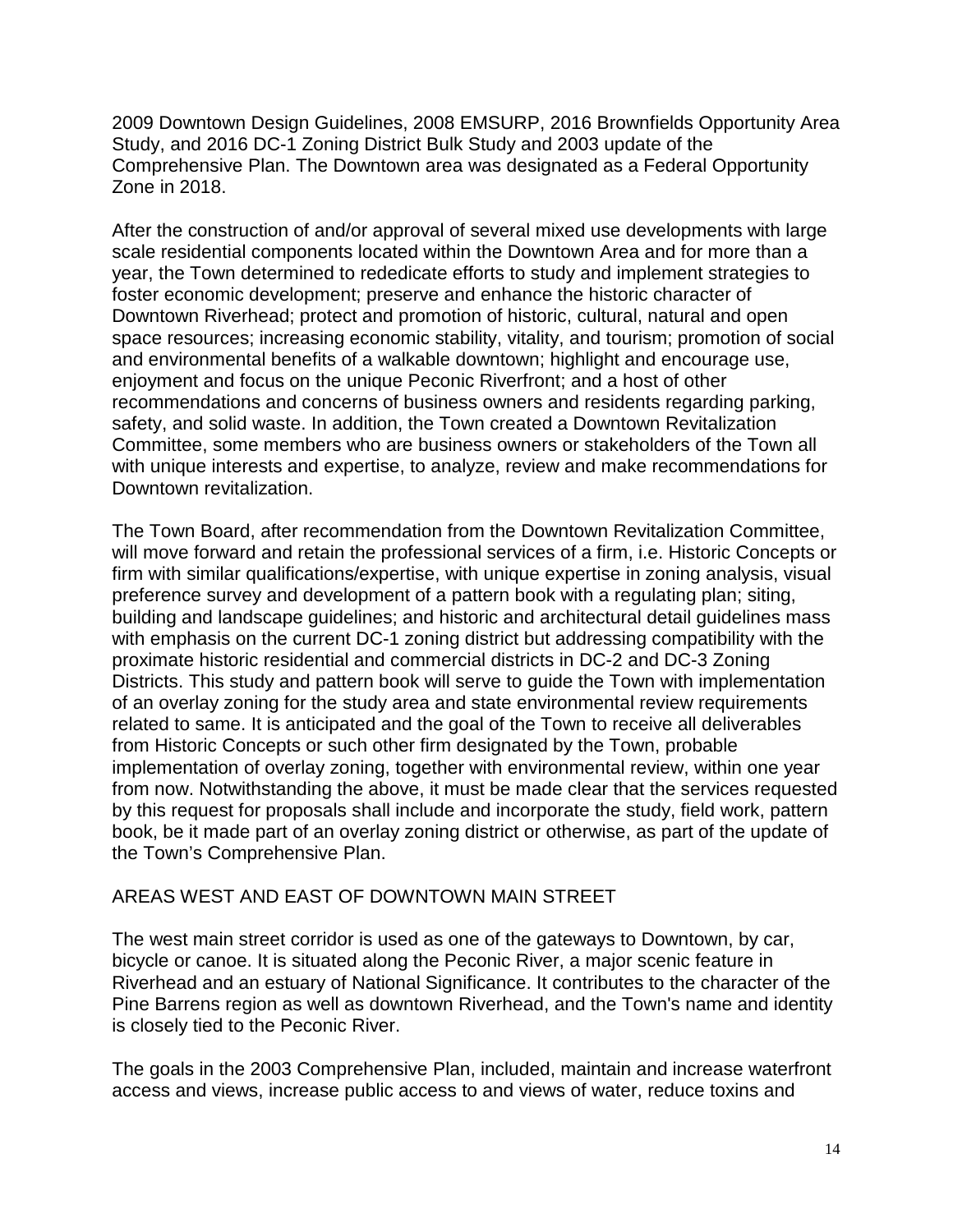pollutants, limit development consistent with NYS DEC designations "community", "scenic" and "recreational rivers" , support and facilitate the efforts of non-profit organizations like The Nature Conservancy and the Peconic Land Trust to acquire lands for the purpose of increasing public access to or views of water, and support practices and policies in the CCMP.

While the Town has successfully preserved and restored several parcels along the Peconic River, there is significant preservation efforts still required to meet the stated goals of the 2003 Comprehensive Plan. In addition, development and reuse of structures, residences and commercial, are not cohesive as to design. In addition, the uses do not showcase, highlight or preserve this unique and important natural resource. A strategy must be implemented to better implement the goals of the 2003 Comprehensive Plan and the BOA Study, including perhaps transfer of development rights to preserve and/or create open space along the river and transfer density to new land uses, perhaps destination lodging with amenities or unique owner occupied residential developments, that feature or highlight the Peconic River on the opposite side of the roadway creating a more attractive corridor leading to Downtown.

Similar to West Main Street, East Main Street serves as the gateway into the downtown from the east, this area serves as an import focal point to the success of the downtown. Despite the town's efforts to revitalize this area, improvement to properties and new development remains slow.

## AREAS NORTH OF DOWNTOWN/TRAIN STATION/POLISH TOWN

The 2003 Comprehensive Plan recommended linking Downtown Area with POLISH TOWN. The Comprehensive Plan recommended creation of public plazas in front of the train station and court house and improvement of sidewalk connections between Downtown to Courthouse area through to Polish Town. The LIRR Station is situated equal distance from Main Street and Polish Town. Recently, the Town initiated a beautification project at the train station, beginning with a clean-up and planting areas. The Town has continued its efforts with the assistance of the County of Suffolk and LIRR to modify bus stop locations with the goal of reuse of the station-these plans are not yet completed. The Town is aware of the importance of creating an environment that is attractive, welcoming and convenient to residents and tourists traveling on the LIRR and the value and importance of increasing ridership at the Riverhead train station. In 2018, the Town received a strategic planning grant from Empire State Development to study the creation of a Transit Oriented Development (TOD) at the Town's Court Street parking lot. This study is underway.

Polish Town is historic, unique and charming. While the area, small shops clustered along the sidewalk with historic lamps and decorative signage, work well, zoning or guidelines for development and/or reuse of existing stores should be fine-tuned to ensure development consistent with the traditional pattern of buildings and walkable environment.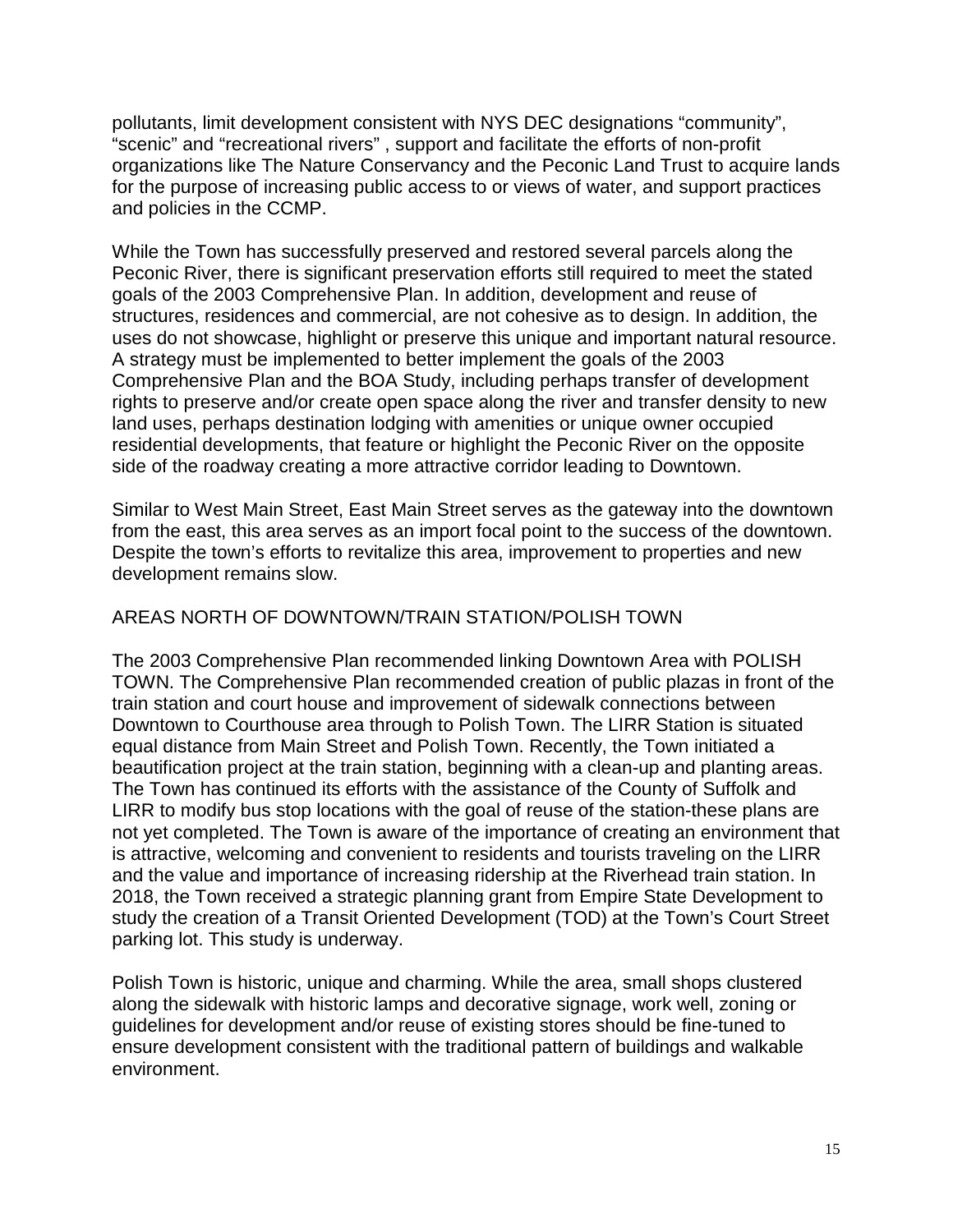## ENTERPRISE PARK AT CALVERTON (EPCAL)

In September 1998, the U.S. Government transferred the site to the Town of Riverhead Community Development Agency on the condition it be used for economic development to replace thousands of well-paid jobs and tax base lost by Grumman closure.

For more than a decade, the Town and Community Development Agency attempted to market and develop the property, however, due to regulatory obstacles and high costs of infrastructure development associated with subdividing the large tract of land, the Town and Community Development Agency's achieved only limited success with sale of 490+- acres known as the "industrial core" sold to a private developer, and sale of two additional outparcels, one for the development of a water park and the other to Stony Brook University for a business incubator. In 2011, The Town and Community Development Agency rededicated its efforts and invested significant funds to update, develop and implement a reuse and revitalization plan to meet the current economic, market and site conditions and address the regulatory obstacles that thwarted past attempts to develop the property.

The Town and CDA, with the assistance of planning, marketing and environmental experts, updated the real estate market study; updated environmental, engineering, survey and topographical, sewer and water information; and met with state, regional and local agencies and special interest groups to identify, address and mitigate concerns of potential adverse impacts related to the Town and CDA's goal of economic development at the EPCAL site. As a result, the New York State Legislature approved a bill, S 3643-A/A 4678-A which was signed into law by the Governor on October 23, 2013, outlining a method to streamline development consistent with the Reuse & Revitalization Plan to promote the expeditious and orderly conversion and redevelopment of EPCAL; adoption of EPCAL Reuse and Revitalization Plan, adoption of Planning Development District "PDD Zoning District"; amendment to the Town's Zoning Map and secured state funding for Sewer Upgrades.

In 2019, after a qualified and eligible determination, the Town entered into a contract of sale for the EPCAL property, with terms and conditions requiring that for a period of no less than five years development be undertaken consistent with the recently adopted Reuse & Revitalization Plan and PDD Zoning District. That said, and based in large part, on the studies, adoption of zoning, and completion of environmental review all within the past two years, while the Town will seek to include EPCAL within the update of the Comprehensive Plan, significant study or changes of land use are not desired or recommended at this time.

## ROUTE 58 COMMERCIAL CORRIDOR

As stated above and consistent with the Town's 2003 updated Comprehensive Plan, the area described as the Route 58 Commercial Corridor, was zoned and developed to absorb the demand for regional and destination retail uses and create jobs and tax revenue for the Town. Route 58 is Riverhead's largest and most important commercial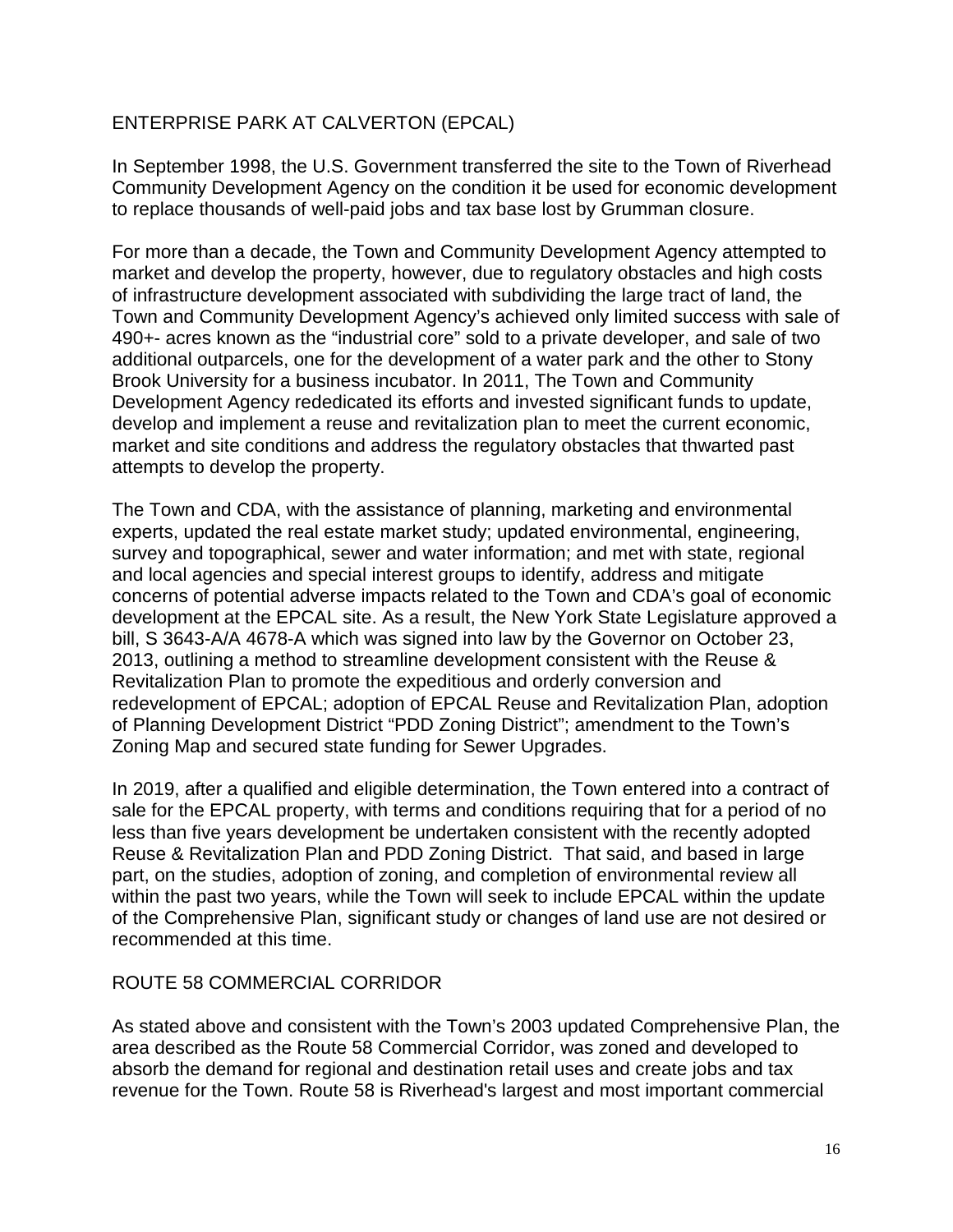center, providing essential convenience shopping (grocery stores, drug stores, hardware stores), comparison shopping (Tanger Mall), auto sales, gas stations and auto repair centers, restaurants, personal and professional services, and agricultural products and supplies. While the success of this commercial corridor is evident from the lack of undeveloped sites, in the past two years, some large scale retailers have vacated their sites either due the declining market, downsizing in favor of on-line market niches, relocation and even upsizing, leaving pockets of vacant large retail and box stores. These empty box store sites and the associated large parking fields and landscaping have fallen into disrepair and are unsightly and detract shoppers from visiting other shops and business on the same site and from the overall success of the entire commercial corridor. Due to the size of these large vacant retail and box stores and costs to renovate or retrofit for one or more than one retail or commercial uses, has limited the reuse of these sites.

Bid box retail has replaced department stores and now online shopping is the new retail trend. What will the retail and employment trend be for the next 10-20 years? Are there alternative uses to retail within the Route 58 corridor that should be considered? The Comprehensive Plan should provide a strategy to address these large vacant stores, be it uses, design, or decommissioning requirements.

## HAMLETS, VILLAGES, RURAL CORRIDORS

Those areas in the Town zoned Hamlet Center, Village Center, and Rural Corridor act as the transition from commercial development leading to residential neighborhoods in Jamesport, Aquebogue, Calverton and Wading River. These areas are all unique, some with historic buildings, churches, and residences and others quaint with small shops and offices, and others highlighted with farmland and farm stands. In addition each area has different aesthetics, traffic patterns and concerns, parking, and park and playground demands. In these areas, the Town has sought to protect the unique rural character of each area, limiting the development, be it scale and type of design, type of uses, set back requirements, and more. As identified in the 2003 Comprehensive Plan, and perhaps more prevalent today due to the development along Route 58, these areas should be protected from commercial sprawl.

As predicted in the 2003 Comprehensive Plan, Jamesport, with its historic buildings, community center, and beaches, has become the gateway to the gateway to the North Fork wine country, capturing tourists traveling westward along Route 25. Drivers on Route 25 experience heavy delays during weekends during the summer and fall months. Similar to Route 58, drivers are seeking bypass routes throughout Aquebogue and Jamesport creating traffic on Peconic Bay Boulevard, Edgar Avenue, Manor Lane and Herricks Lane. The update should include an analysis to calculate to the local retail demand of each hamlet.

## AGRICULTURE & OPEN SPACE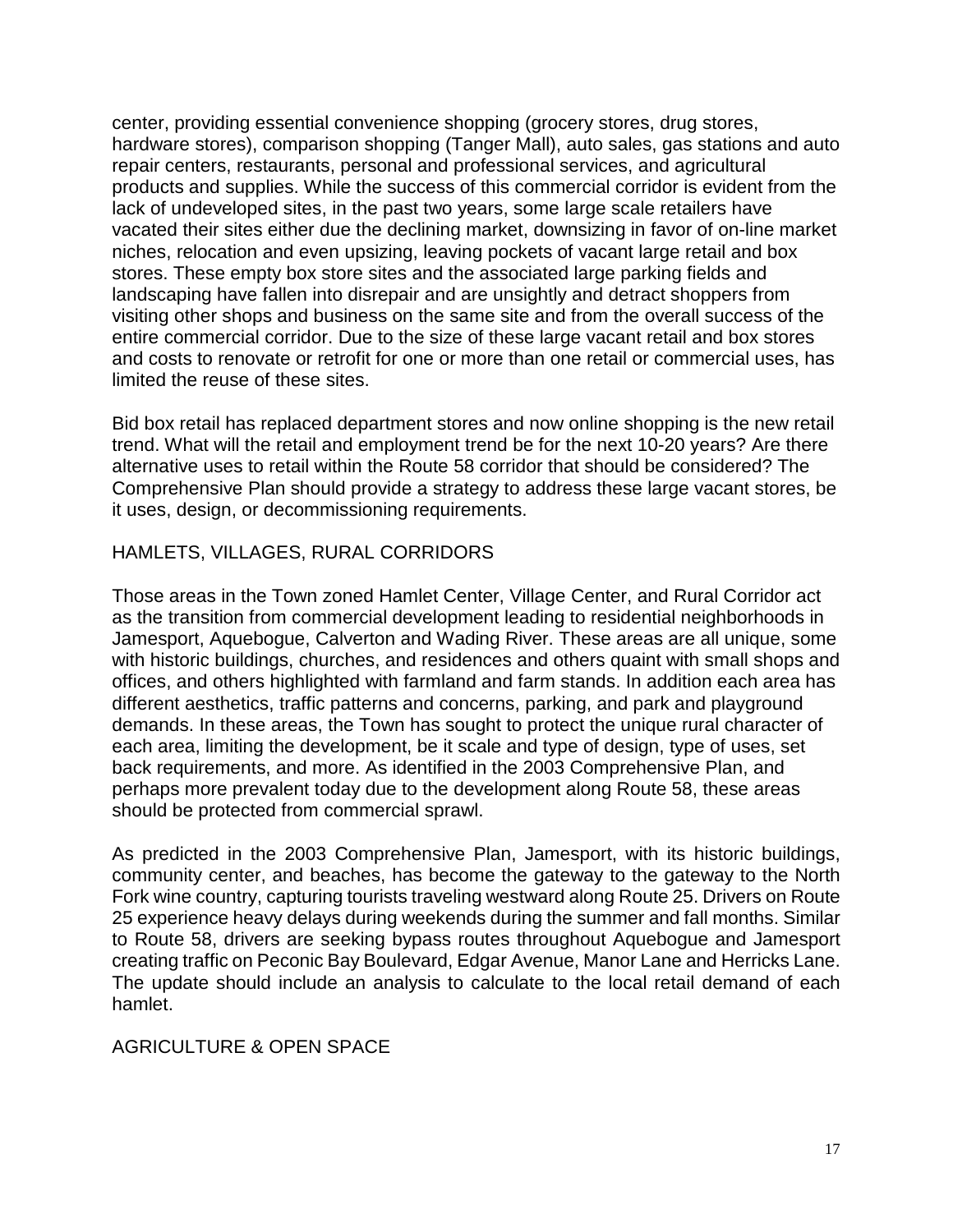The historical identity of the Town of Riverhead is imbedded in its agricultural heritage. For more than 300 years, agricultural has been an important industry to the Town of Riverhead. Agricultural embodies the true traditional rural character of the Town of Riverhead. Agriculture is an economic force for the Town of Riverhead, providing employment and revenue and tax dollars generated from tourism, travel, hotels, restaurants, gas stations, and countless other businesses in the Town.

While Suffolk County's share of farmland declined by 9% between 1968 and 1996, the Town of Riverhead actually realized a growth in agricultural production from 30% in 1968 to 38% in 1996. The Town realized the importance in protecting its heritage in agriculture and protecting the viability of this important economic element implementing a number of measures intended to protect and promote agricultural production and preservation of open space, including purchase of development rights program; creation of the Agricultural Protection Zone, Cluster Zoning and transfer of development rights.

The Town adopted its' first land use tool "to allow for maximum flexibility in achieving a compatible arrangement of agricultural and residential land uses and to protect prime agricultural soils, scenic vistas, and significant natural features." This provision in the town's code requires that between 50% to 70% of the "prime agricultural soils" of a proposed residential subdivision are preserved and allowed to continue in agricultural production or be designated open space areas. The cluster zoning provisions proved to be a valuable preservation tool during the boom of residential development within the Town.

Beginning in the late 1990's and since the first purchase of development rights transaction, the Town of Riverhead has invested approximately \$52,000,000 in the program for properties in active agricultural production and approximately \$22,000,000 for open space parcels from the Town's Community Preservation Fund (a fund established pursuant to Town Law 64-e "Peconic Bay Region Community Preservation Funds", a two percent (2%) tax on the transfer of real estate). Due to the limitations of available Community Preservation Funds caused in large part by severe economic decline beginning in 2007 through 2009 and Town's bond indebtedness related to successful and aggressive preservation under the Town's Community Preservation Fund Project Plan, at this time the Town is unable to acquire interests or rights in real property for the preservation of community character through the purchase of development rights. It should be noted that the Town did successfully preserve over 2000 acres of farmland and close to 300 acres of open space through the purchase of development rights program.

As recommended in the 2003 Comprehensive Plan, the Town implemented a transfer of development rights "TDR" program. The TDR program is based upon the premise that land ownership confers upon the owner a specific number of development rights, based upon zoning regulations, that can be severed from a property and transferred to another location in town. In order to maximize the integrity of farming activity, the Town designated a corridor between Sound Avenue and Route 25 as an "agricultural protection zoning use district" or APZ. Where the APZ is "sending" district, surrounding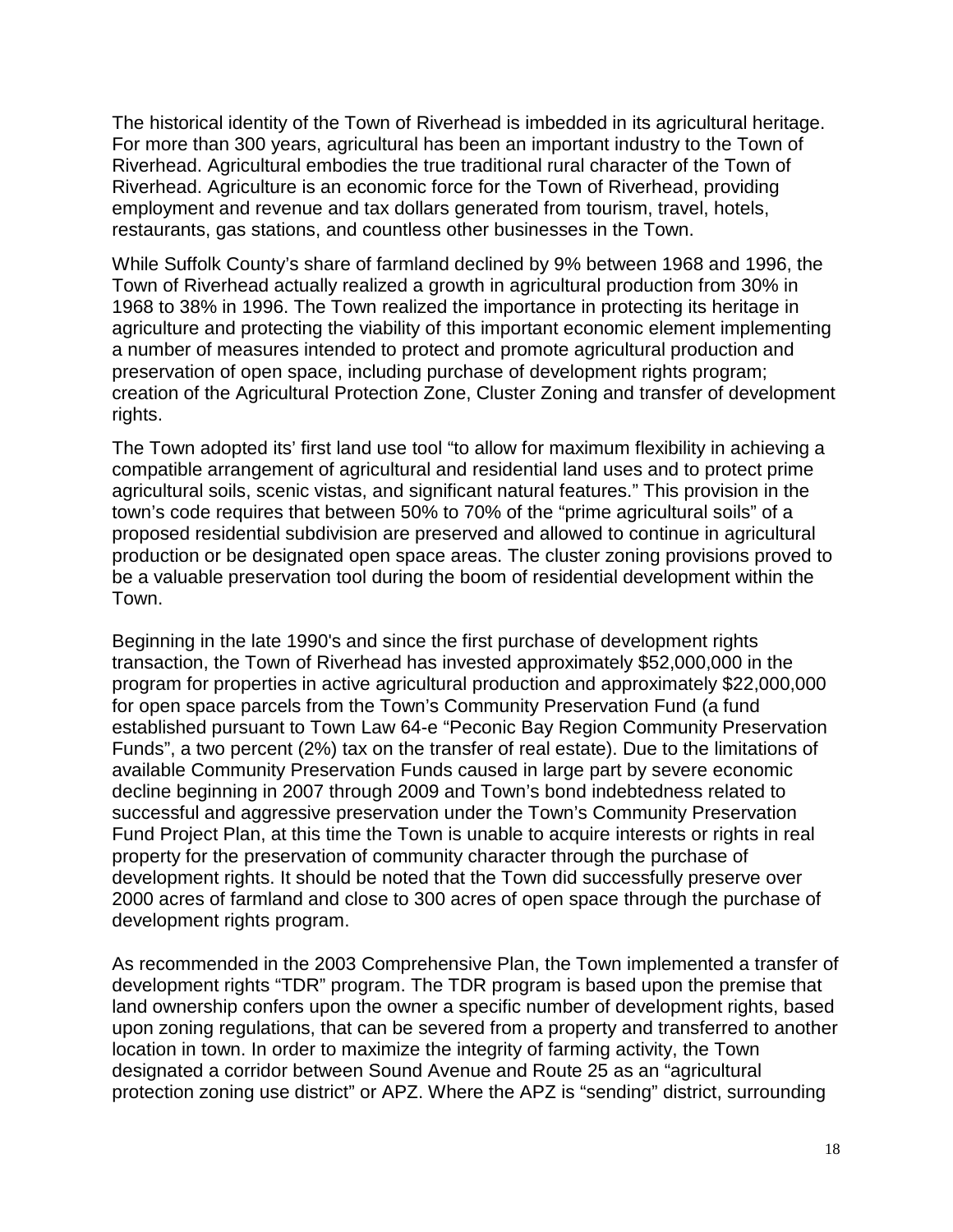residential and commercial areas where agriculture is not significantly concentrated are designated receiving areas. While Riverhead is often criticized for encouraging the type of commercial development evident along County Road 58, the Town should also be applauded for its efforts through the TDR program to promote the protection of expansive areas of agricultural parcels and open spaces, which in turn protects the scenic vistas endemic to the North Fork. That said, development along Route 58 has nearly reached its peak, necessitating review of the TDR program and its sending/receiving areas and exploration of additional strategies and tools for preservation.

The Town, through and at the recommendation of the Agricultural Advisory Committee, created a sub-committee known as the TDR Subcommittee to study and recommend methods, and techniques to increase preservation goals through the transfer of development rights program. The TDR Subcommittee prepared a report outlining numerous recommendations to increase the use of transfer of development rights, including but not limited to, create new sending or receiving zones, implement changes to floor area ratio/create new uses with requirement for transfer of development rights, and transfer of development rights bank (traditional method and non- traditional) in an effort to compensate for the lack of funding available for purchase of development rights and facilitate preservation of farmland without expenditure of public funds.

The TDR Committee report is very comprehensive and contains a myriad of potential recommendations for amendment to the existing zoning code and creation of new code provisions, some of the recommendations deserve highlighting, to wit: increase for floor area ratio for commercial use from .6 to .8 with one transfer of development right per 1,500 feet; allow mixed commercial/residential with a transfer of development rights per unit; and implement shared parking with use of transfer of development rights in commercial receiving zones on Route 58 (Zoning Districts: DRC, BC, SC and BUS F). Are there other potential receiving areas, such as the Burman subdivision or for other land uses, such as solar farms?

The recommendations by the TDR Committee should be evaluated in terms of both land use characteristics of both sending and receiving areas, but also an economic analysis. The sending and receiving TDR ratios should be re-evaluated to determine how they can be more attractive to developers. For example, the Town allows garden apartments but requires the transfer of one development right per dwelling unit. When considering that one development right cost approximately \$60-\$70,000, it is easy to understand why no garden apartments have been constructed.

## HOUSING: WORKFORCE AND AGE IN PLACE/SENIOR & ASSISTED LIVING

The Comprehensive Plan recited that "[b]ecause Riverhead provides so much work force housing relative to other East End towns, and because the Town has numerous work force housing programs in place, the challenge for the Comprehensive Plan is not whether or how to provide work force housing, but to make sure that the initiatives being undertaken are successful, cost-effective, and compatible with the community". At the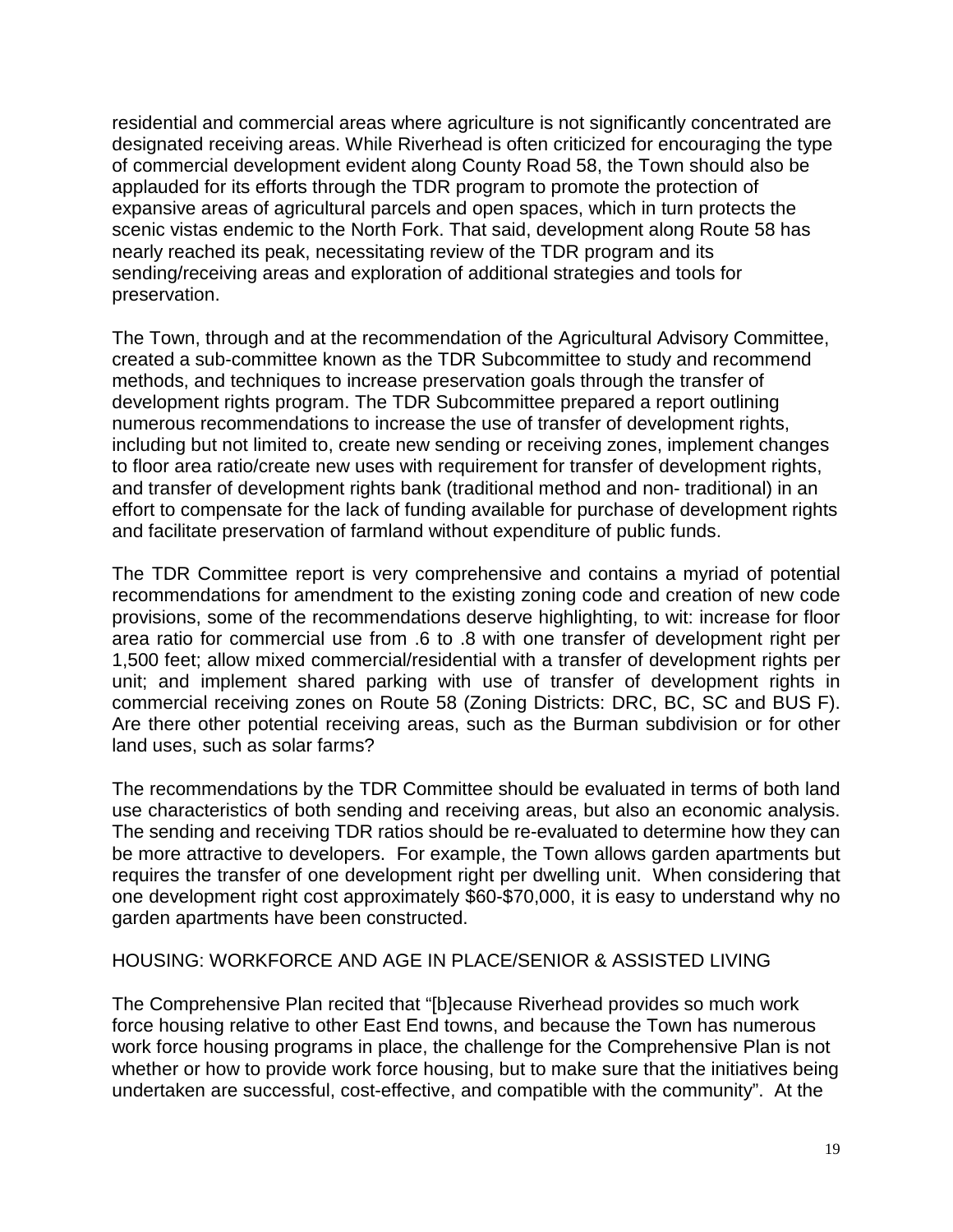time of the 2003 Comprehensive Plan update, the housing stock in Riverhead was considered to be affordable for persons at 100 percent of the Suffolk County median income and above. In addition, the 2003 Comprehensive Plan, recited that the older neighborhoods in the vicinity of downtown have smaller homes on smaller parcels that generally sell or rent for lower prices and that Riverhead has a significant amount of age restricted housing that is affordable for senior citizens. While the above seemingly indicated the amount of workforce housing was sufficient, the Comprehensive Plan also recommended that the Town not only maintain the existing workforce housing but expand to provide greater housing opportunities for young adults and seniors.

As the Town provided additional housing opportunities for young and seniors through accessory apartment zoning provisions, and approved a host of downtown affordable housing projects, including Summerwind, at 40 Peconic Avenue: 52 Units; Peconic Crossing, at 11 West Main Street: 45 Units; Woolworth Apartments, at 128 East Main Street: 19 Units; Riverpoint Apartments, at 821 East Main Street: 134 Units; and Riverview Lofts, East Main Street/McDermott Avenue: 118 Units (under construction), study must be undertaken to review the previous recommendation, housing limits or expansion of limits in certain zones, consideration for market rate units, and owner occupied residential units at this time. It seems clear that a detailed inventory of existing available affordable and workforce housing .and geographical analysis to determine if these housing inventory is addressing or exceeding the Town's needs.

In addition, the Town would like to consider and study additional housing opportunities proximate to services, grocery, medical etc. and preferably within or adjacent to sewer for seniors, including assisted living or modified assisted living facilities (limited care or wellness facilities on site).

The update to the Comprehensive Plan must include population, demographic and employment forecasts.

- The population buildout analysis must be updated on a hamlet by hamlet basis.
- Based on future population forecast, a housing needs analysis needs to be completed on a hamlet basis.
- Based on project population and employment forecast, housing demands need to reflect projected income levels.

## UTILITIES, RENEWABLE & ALTERNATIVE ENERGY/TELECOMMUNICATIONS/DARK FIBER-WIFI

It is beyond cavil that utility infrastructure is critical to the health, safety, and welfare of the community. The Town of Riverhead Water and Sewer Districts have continued to expand and upgrade to provide high quality drinking water, fire flow, and as to the Sewer District, sanitary waste treatment. The Town Water District has expanded their facilities by constructing a new 1.5 million gallon storage tank, booster pump station at Plant No. 15 on Tuthills Lane, installing approximately 4,800 linear feet of transmission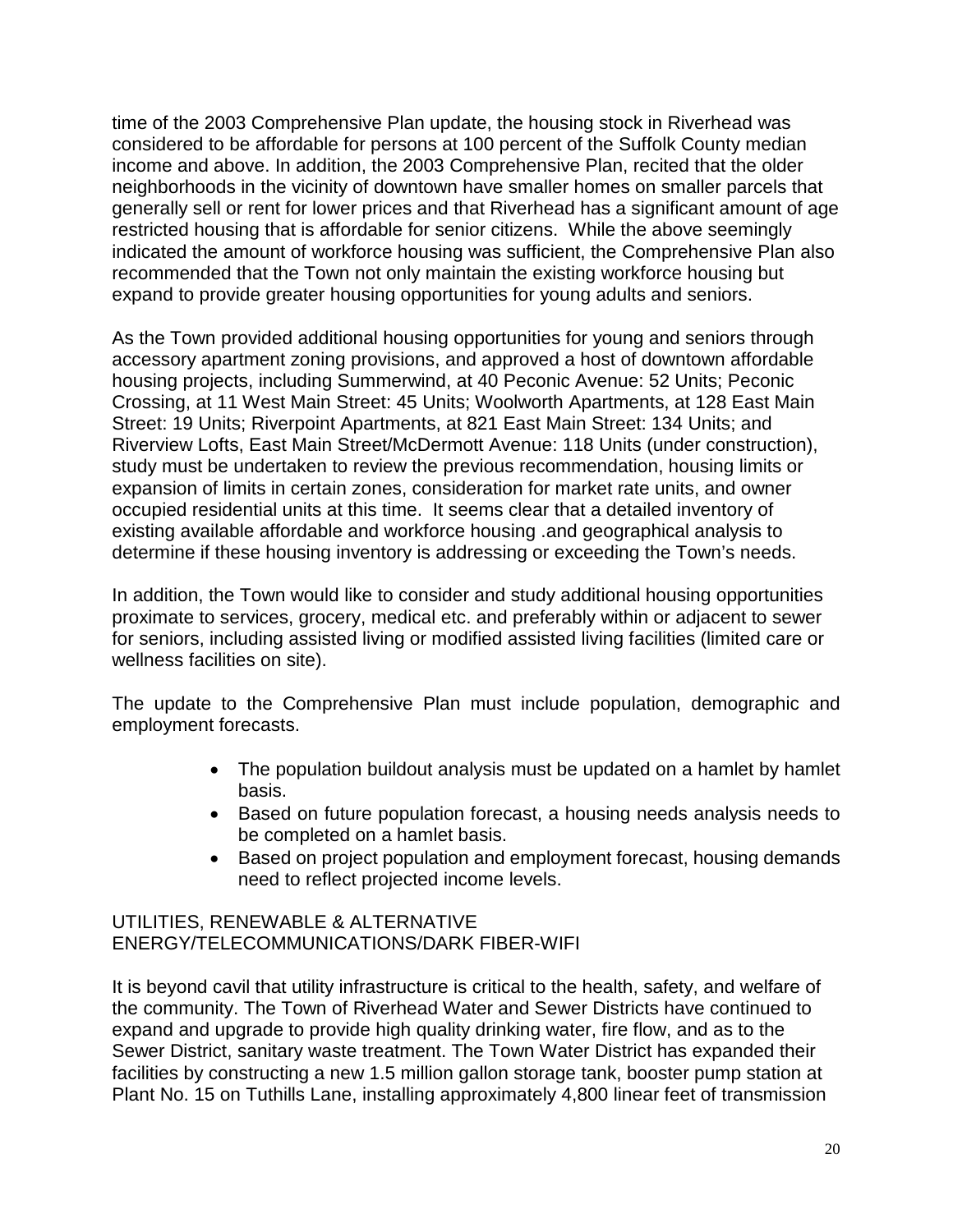main on Pulaski Street, Mill Road, Osborn Avenue, Pier Avenue and Peconic Bay Boulevard in 2018, and various other upgrades over the past year. Similarly the Town approved a sewer extension to Hotel Indigo situated between Route 58 and Route 25, an upgrade to the Sewage Treatment Plant at Calverton. It is likely that the demand, quality of our environment, and perhaps zoning and identification of new uses and reuses within zoning districts will necessitate continued expansion and improvements.

It is well known that the State of New York has advocated and embarked on an initiative to advance solar and move New York closer to having a sustainable, self-sufficient solar industry. In just three years, 2001-2014, the growth of solar in New York was twice the rate of solar growth in the United States. Recently, New York increased its efforts to encourage large and small scale solar production. Recently, the Town of Riverhead, though its Planning Department, Planning Board and Town Board, have experienced a significant rise in large scale solar proposals. Several of these projects are situated on lands in agricultural production yet zoned industrial. As described above, agricultural and agricultural production is key to the Riverhead economy. In addition, Riverhead has limited acreage zoned for industrial uses. While these projects may be consistent with New York's vision for sustainable growth, the Town is cognizant of the potential negative impacts, including, loss of valuable agricultural land, loss of industrial land, loss of potential job growth, loss of scenic vistas and others. The Town has examined clearing limits to protect adjacent uses, vistas, and natural/indigenous plants and trees and even some members of the community have requested moratoriums to halt development until study can be undertaken to address these impacts. The update of the Comprehensive Plan must fully evaluate the proliferation of solar and potential other renewable energies, wind, battery storage, peaker plants, with tools to mitigate negative impacts for all renewable projects.

The deregulation of the telecommunications industry in the 1990s lead to application after application for cellular towers and antennas throughout the Town. The Town would like to continue to encourage co-location on existing towers or location at Town sites. While, there are no longer large gaps in service areas, there are still a few. Presently, the Town is attempting to locate trash compactors with antennas at area beaches which often have gaps in service and inadequate WIFI. In addition, as telecommunications, Wi-Fi, high speed internet are the norm and required for day to day operation of even the smallest of businesses and particularly tourist related business (hotels, conference centers…), new development within the Downtown area should participate in efforts to modernize and deliver the technology to project sites and Downtown in general.

Notwithstanding the above and the need for utilities to continue to expand to meet Riverhead's growing needs, at the same time, the Town should strive to limit any potential negative impacts from new infrastructure on the natural environment or Riverhead's historic or scenic resources.

#### TRANSPORTATION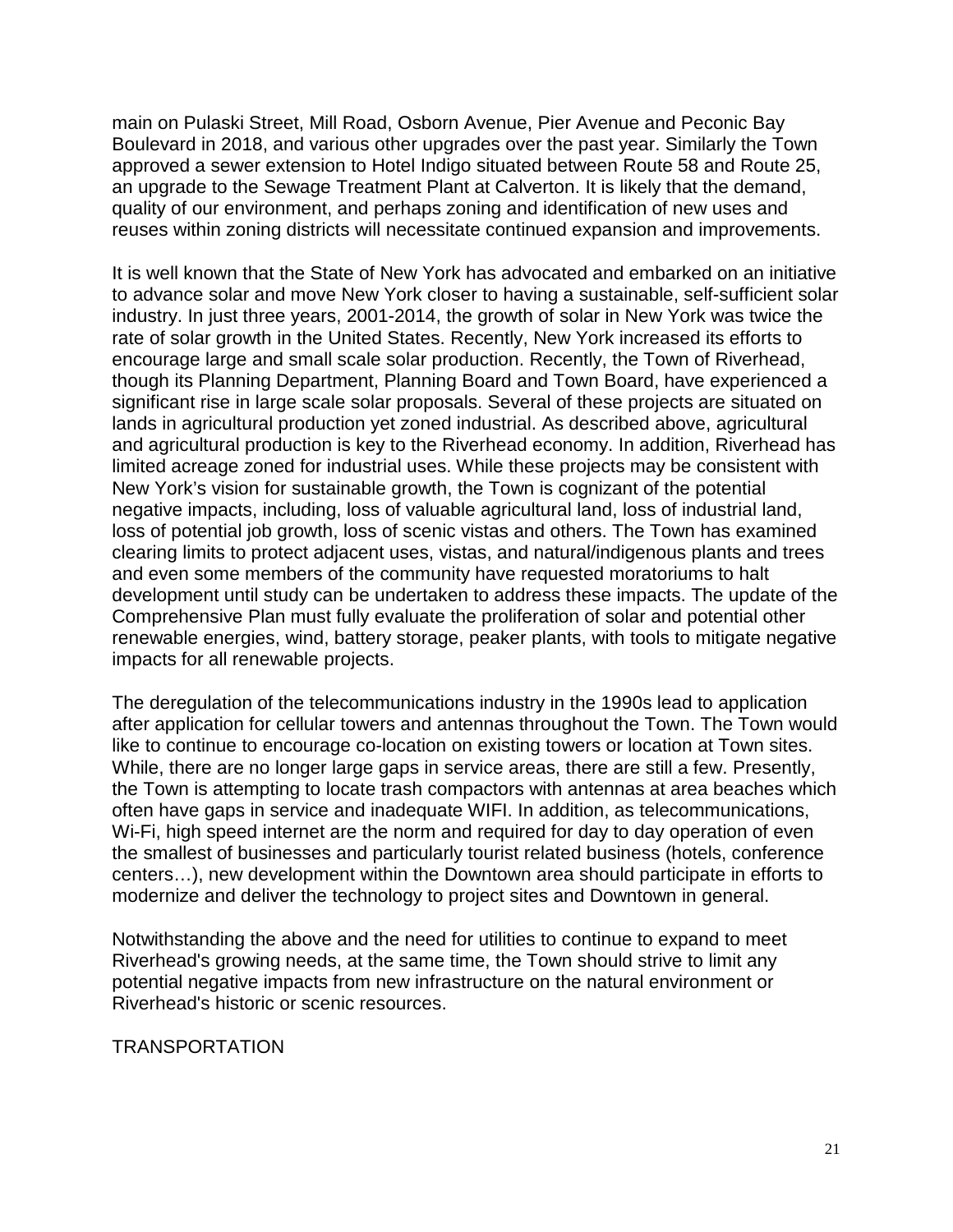As addressed in many of the geographic/zoning areas above, road improvements throughout Riverhead should be undertaken in a manner that is sensitive to the Town's residential neighborhoods and its historic, scenic, and natural resources. Downtown and the hamlet centers should be oriented to transit, pedestrians, and bicycles, and commercial sites through Riverhead should be accessible via train, bus, by bike, and on foot. Route 25 and Route 58 should remain Riverhead's primary east-west traffic corridors, while other east-west roads are discouraged from being used as bypass routes. This is a major public safety issue especially along Sound Avenue and Edwards Avenue. The road hierarchy. i.e. road width, profiles, etc., needs to be updated with specific recommendations on their projected capacities.

While the Town will continue its efforts to address regionally, and coordinate planning efforts the New York State Department of Transportation (NYSDOT), the Suffolk County Department of Public Works (SCDPW), some local roads may require Town study and improvements. A strategy for plan and integration of alternate modes of transportation increase freight and passenger rail service while decreasing dependency on passenger and truck traffic; integration of the Town's safe routes to school, bicycle lanes, with Suffolk County Hike and Bike Master Plan.

While transportation and traffic must be addressed throughout the Town, as Route 58 is the last exit off the LIE, Route 58 bears the traffic for this commercial corridor and serves tourists traveling to the North Fork. At times, particularly weekends and during the summer and fall, drivers on Route 58 experience significant delays, and seek to bypass Route 58 and use Sound Avenue and Middle Road. Sound Avenue, single lane in each direction highlighting the rural character of the area and prominent agricultural area with farm stands and various agri-tourism attractions, is simply not designed to handle additional Route 58 traffic. Other roadways, including Middle Road, are used as bypass routes funneling traffic into the rural and residential corridors. A multi-faceted strategy of partial traffic diversion, traffic calming, road and signal improvements, and limited roadway improvements outside the immediate hamlet area as not to disrupt the rural Main Street character.

The 2003 Comprehensive Plan recommended roads be classified in terms of their projected road capacity, such as local, collector and arterial streets, in order to know how they should be designed and constructed. For example, Edwards Avenue is surrounded by vacant industrial-zoned properties and also has direct access to the LIE, yet the road classification has not been determined nor has there been a recent needs analysis completed to know how wide it should be to meet this demand.

## NATURAL RESOURCES CONSERVATION

Protection of the Town's existing natural resources is an integral part of preparing a sustainable plan, whether it is to reduce potential flooding in the downtown areas, protecting wildlife habitats and maintaining our scenic resources, the value of protecting these areas cannot be underestimated.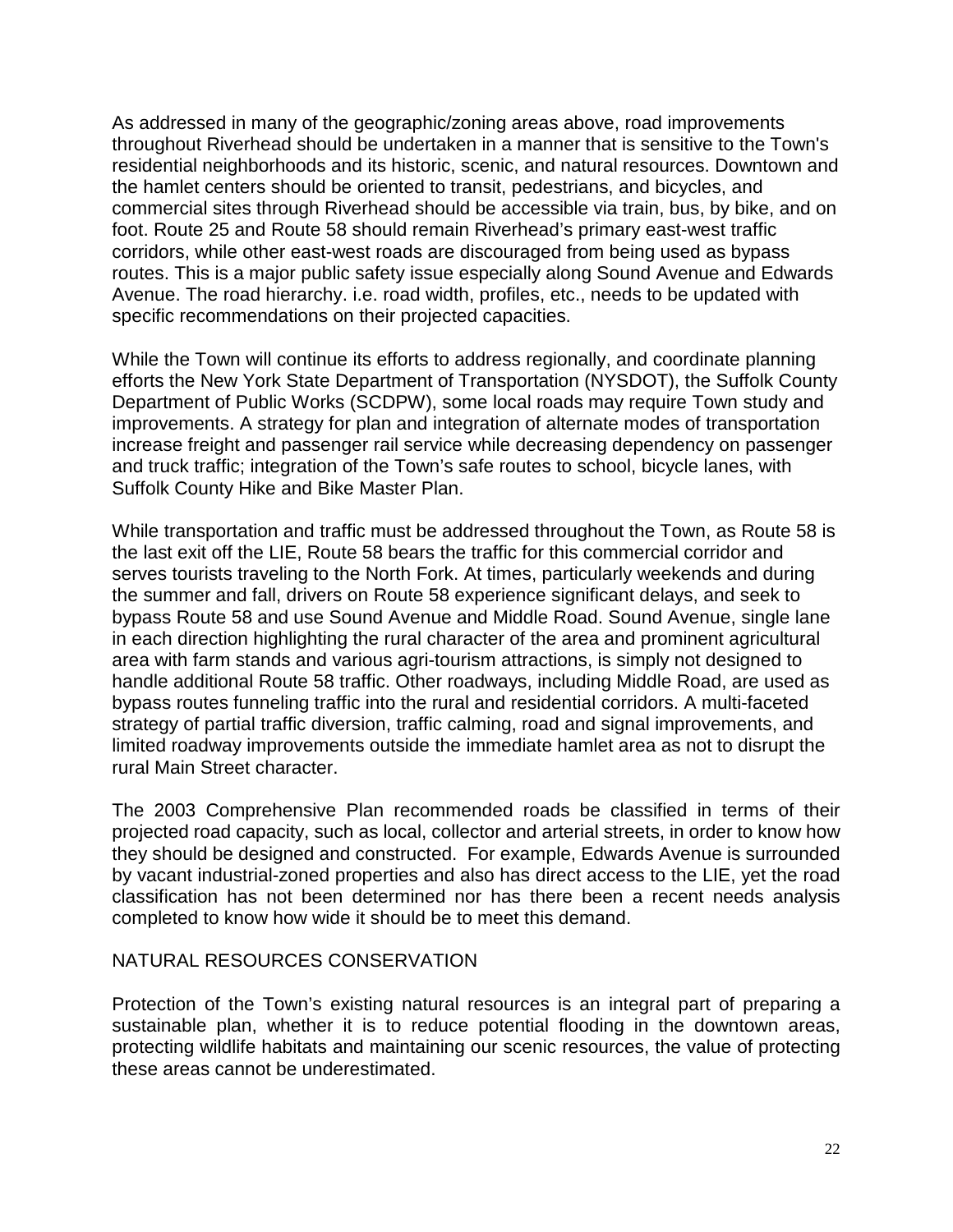In 2015, the United Nations came out with 17 Sustainable Development Goals (SDG). These goals are an urgent call for action by all countries - developed and developing - in a global partnership. They recognize that ending poverty and other deprivations must go hand-in-hand with strategies that improve health and education, reduce inequality, and spur economic growth – all while tackling climate change and working to preserve our oceans and forests.

Some of these Goals, including #'s 6–17, could provide direction in the Comprehensive Plan to make the Town of Riverhead more sustainable. For example, SDG #17 calls for "partnerships for the goals." We could partner with other municipalities to see what they are doing to move in the sustainable direction and how we can work together to achieve these goals. SDG #9 is to "achieve inclusive and sustainable industrialization, competitive economic forces need to be unleashed to generate employment and income, facilitate international trade and enable the efficient use of resources." We can adopt this Goal at the local level to develop sustainable practices to create healthier industrial growth within the town. Some other Goals include the following:

- There are identified areas in the Town of Riverhead that experience repeated flooding including our downtown, along the Peconic River and our many tributaries. How do we plan for coastal resiliency and sea level rise? There is a need to identify and prioritize implementable land use techniques and decision-making strategies that factor in resiliency and water quality protection for the Peconic River and the Long Island Sound, including their headwaters and tributaries. Immediate and long-range goals and policies, along with an implementation plan, are a necessity.
- There is a need to identify and prioritize implementable land use techniques and decision-making strategies that factor in resiliency and water quality protection for non-point source pollution along the Peconic River and the Peconic Estuary Watershed.
- Are there any wildlife indicators warning us about significant potential adverse environmental changes in the town? There is a strong demand to build on parcels that are currently wooded and/or have wetlands, which degrades the habitat. Perhaps a Transfer of Development Rights program could be used to preserve selected parcels after a ranking system has been put in place to identify parcels with high environmental value.
- A formalized plan to allow for a recreational trail along the Peconic River to the west of the downtown is needed. This would create recreational interest and development opportunities by encouraging river-related development.
- Do we need to restrict tree clearing and reduce or increase land development in a way to minimize the impact on water quality and wildlife habitat?
- Should the town require the I/A systems recommended by the Suffolk County Department of Health Services? Are there priority areas for their construction?
- 5. Public Outreach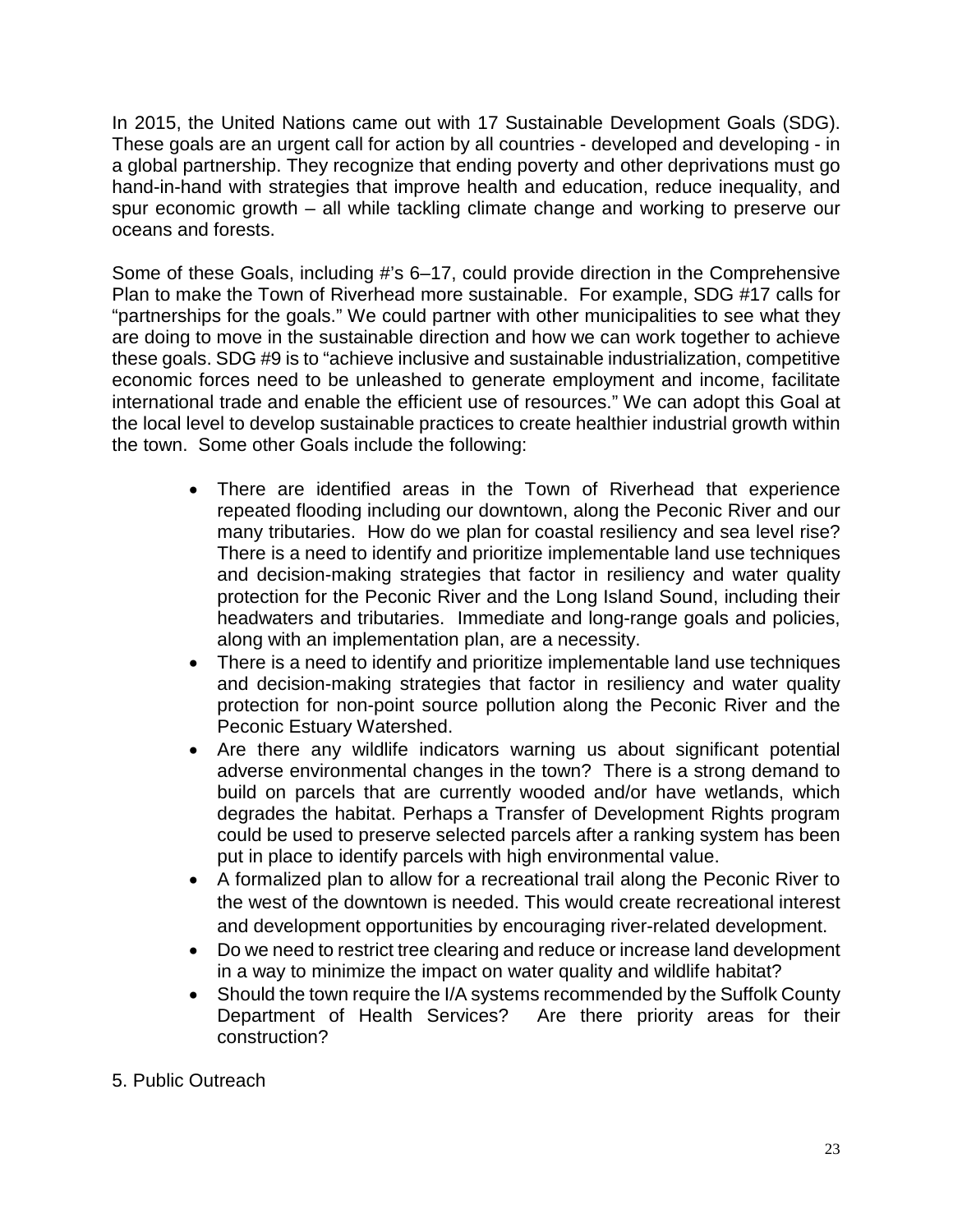In addition, as stated above, the contractor shall be expected to meet with citizen advisory boards, associations, service clubs and such similar organizations that the Planning Board shall require in order to better understand the views of such organizations with respect to community issues. The contractor is expected to frequently meet with such organizations and include them in the structuring of planning goals. The comprehensive plan document shall, at minimum, include the following:

a) The preparation of public attitudinal surveys designed to identify town-wide land use policy issues as perceived by Town residents and civic association.

## b) Inventories:

- i. Existing land use
- ii. Natural features
- iii. Scenic, historic and cultural features
- iv. Land and surface water resources
- v. Population characteristics and dynamics
- vi. Economic Analysis and characteristics based on land use, population and

employment projections

- vii. Transportation networks and circulation patterns
- viii. Infrastructure and utilities
- ix. Agricultural lands (agricultural district, preserved lands)
- x. Critical open space areas
- xi. Parks and Recreation/Community Facilities
- xii. Capital Improvement Program (CIP)
- 6. Trend Analysis:

An examination and evaluation of historic subdivision and building activity patterns due to market forces and a demand forecast for various types of industrial, commercial and residential development.

7. Goals: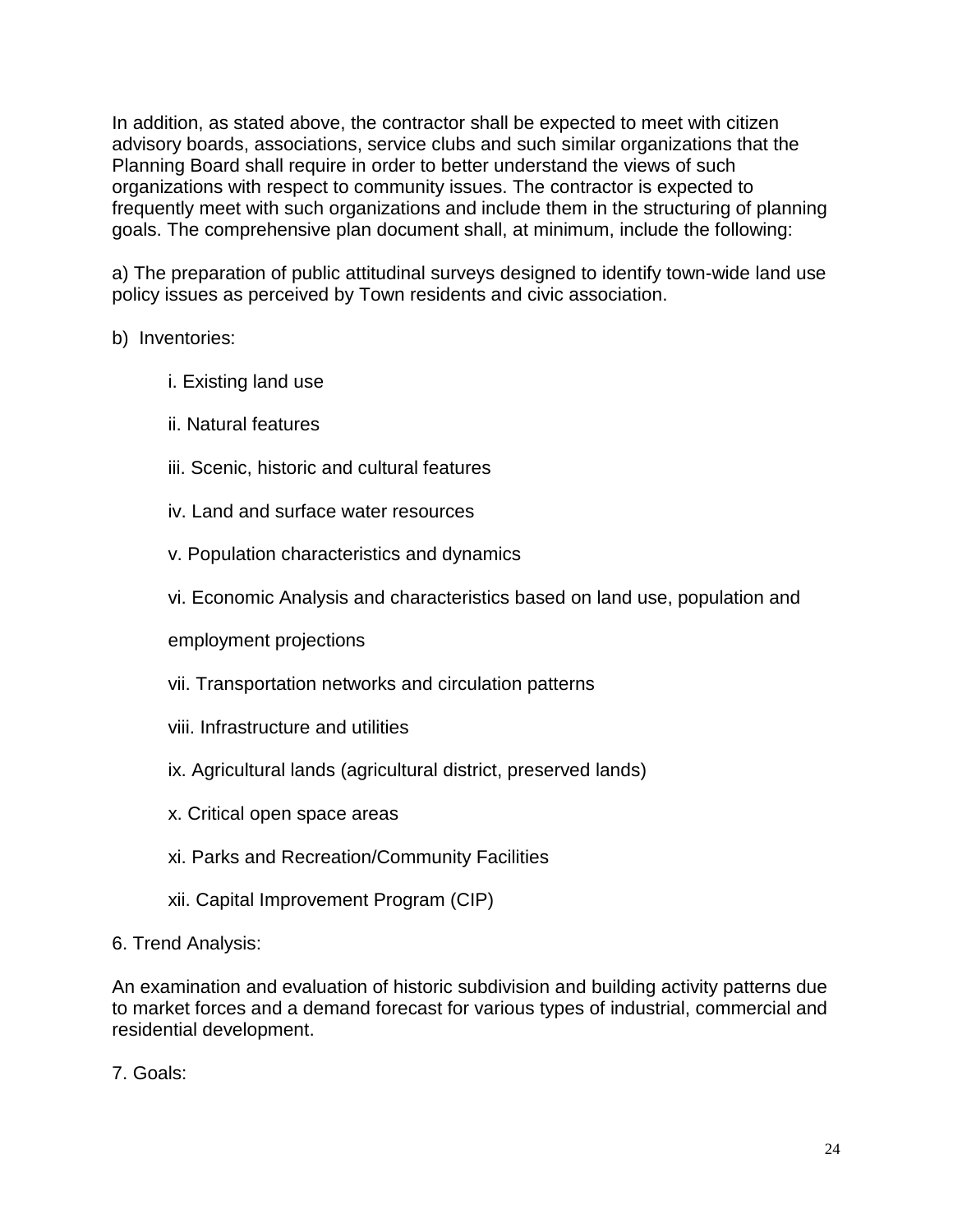The preparation of a statement of community goals as identified through an examination of attitudinal surveys, inventories and trends.

8. Issues and Opportunities:

i. Summary of regional planning, economic and environmental concerns

ii. Summary of local planning, economic and environmental concerns

iii. Summary of local alternative land use mechanisms to be employed to meet stated goals

iv. Summary of alternative infrastructure alternatives to be constructed to meet community goals

v. Summary of new or updated transportation systems necessary to implement planning goals

9. Synthesis:

The development of a future land us plan, municipal infrastructure and facilities plan and capital program as the preferred alternative to efficiently and optimally address identified community goals.

10. Implementation:

The preparation of the following documents to allow for the efficient implementation of the proposed plan:

i. Generic Environmental Impact Statement

ii. New Zoning Ordinances and Local Laws, including small lot ordinance and recommendation for properties that are currently split zoned to be located in only one zoning use district.

- iii. Official Map
- iv. Capital Budget for the provision of community facilities and infrastructure

## 11. Deliverables:

The consultant shall provide the following products:

i. A digitized land use map at  $1" = 600$  feet depicting lot lines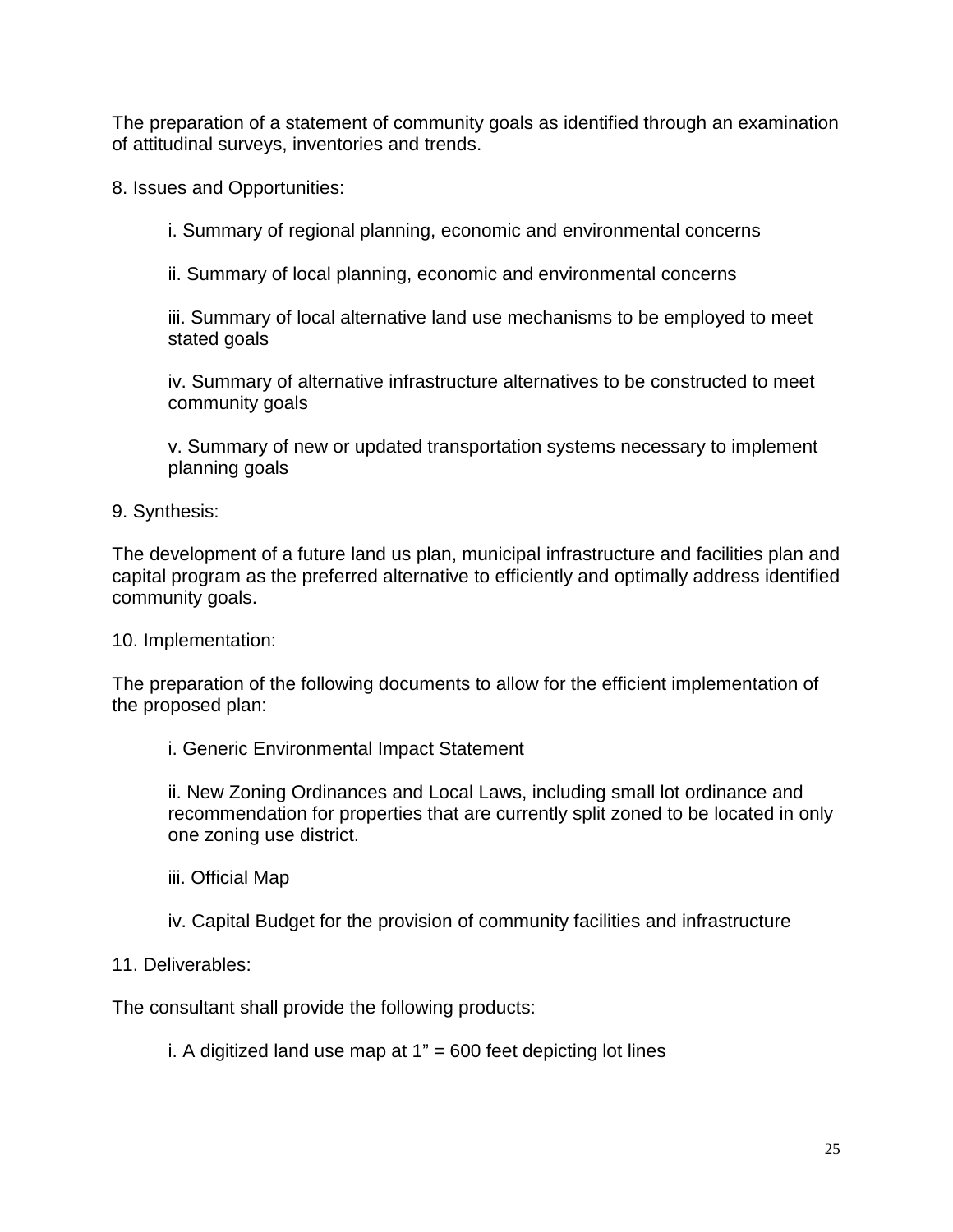ii. A digitized land use map for the Riverhead Hamlet at 1" = 300 feet depicting lot lines

iii. A digitized existing zoning map at  $1" = 600$  feet depicting lot lines

iv. A digitized existing zoning map for the Riverhead Hamlet at 1" = 300 feet

v. A town comprehensive plan document detailing inventories and analysis, goals, objectives, discussion of alternatives, recommended alternatives and implementation recommendations

vi. A transportation plan for the Town with regard to public and private transportation

vii. Texts of zoning ordinances, subdivision regulations, local laws and zoning amendment texts as required

viii. An official map pursuant to Section 273 of the Town Law

ix. A five (5) year capital budget for infrastructure and community facilities

x. A generic environmental impact statement (GEIS) in conformance with the New York State Environmental Conservation Law detailing the impacts of the plan and its attending implementation upon the natural and social environment. All phases of the GEIS from draft to findings statement shall be prepared.

## 12. Duration:

The proposed project is anticipated to require eighteen (18) months to complete. A timeline and cost breakdown shall be included in a work plan towards the completion of the Comprehensive Plan Update.

## 13. General:

a) All narratives prepared for the project shall be in a written and electromagnetic form which is compatible with the data processing equipment utilized by the Town.

b) All maps, graphics and documents prepared shall become the property of the Town of Riverhead.

c) Contractors shall reveal any work that may be presently underway or recently completed for clients who own property within the Town of Riverhead.

d) All printing costs to be responsibility of the contractor.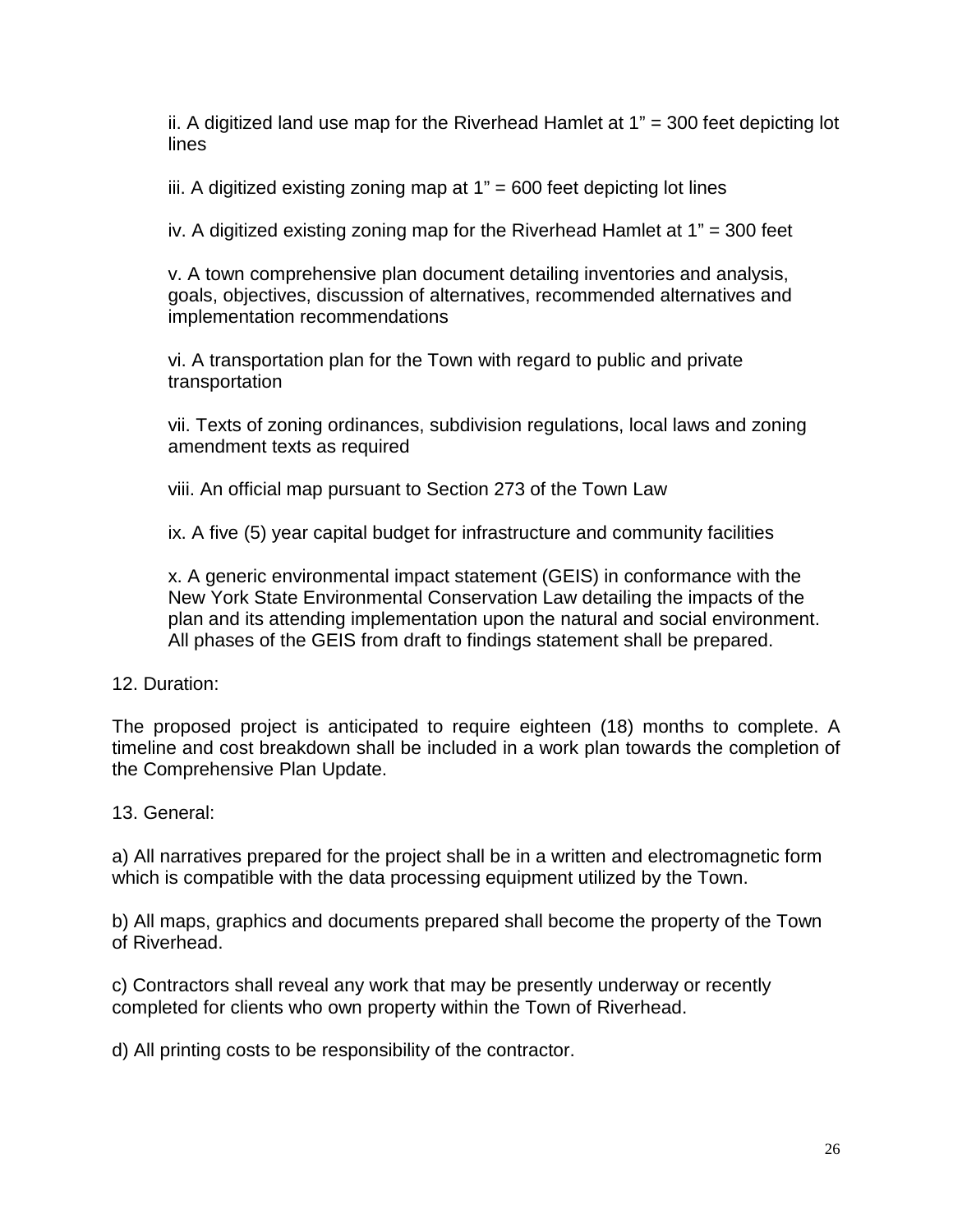e) The Town is in possession of digitized geographic, environmental and land use information which will be made available to the contractor. The respondents to this RFP shall inspect this information and reflect its existence in total project cost.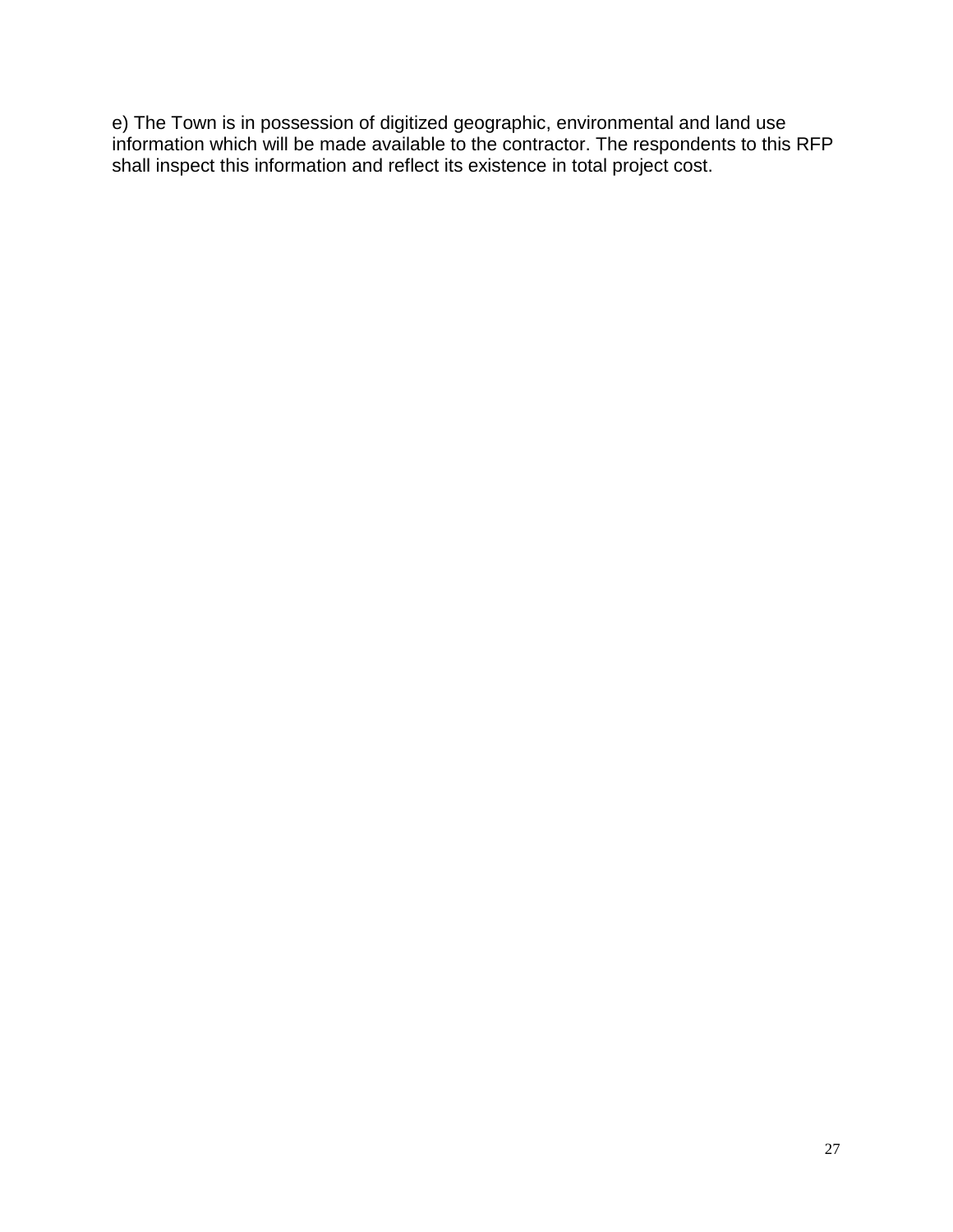## **VI. BIDDER QUALIFICATIONS**

\_\_\_\_\_\_\_\_\_\_\_\_\_\_\_\_\_\_\_\_\_\_\_\_\_\_\_\_\_\_\_\_\_\_\_\_\_\_\_\_\_\_\_\_\_\_\_\_\_\_\_\_\_\_\_\_\_\_\_\_\_\_\_

\_\_\_\_\_\_\_\_\_\_\_\_\_\_\_\_\_\_\_\_\_\_\_\_\_\_\_\_\_\_\_\_\_\_\_\_\_\_\_\_\_\_\_\_\_\_\_\_\_\_\_\_\_\_\_\_\_\_\_\_\_\_\_

\_\_\_\_\_\_\_\_\_\_\_\_\_\_\_\_\_\_\_\_\_\_\_\_\_\_\_\_\_\_\_\_\_\_\_\_\_\_\_\_\_\_\_\_\_\_\_\_\_\_\_\_\_\_\_\_\_\_\_\_\_\_\_\_

\_\_\_\_\_\_\_\_\_\_\_\_\_\_\_\_\_\_\_\_\_\_\_\_\_\_\_\_\_\_\_\_\_\_\_\_\_\_\_\_\_\_\_\_\_\_\_\_\_\_\_\_\_\_\_\_\_\_\_\_\_\_\_\_

All questions must be answered and the information given must be clear and comprehensive. If necessary, questions may be answered on separate attached sheets.

## **Section A.**

- 1. Name of Offeror/Organization:
- 2. Main Office Address:
- 3. When Organized:
- 4. If a Corporation, Indicate State Incorporated In:

## 5. **NAME OF PARTNERS ADDRESS OF PARTNERS**

(If Bidder is a CONSULTANT, state here the name and address of each member thereof)

\_\_\_\_\_\_\_\_\_\_\_\_\_\_\_\_\_\_\_\_\_\_\_\_\_\_\_\_\_\_\_\_\_\_\_\_\_\_\_\_\_\_\_\_\_\_\_\_\_\_\_\_\_\_\_\_\_\_\_\_\_\_\_\_\_\_\_\_\_\_

\_\_\_\_\_\_\_\_\_\_\_\_\_\_\_\_\_\_\_\_\_\_\_\_\_\_\_\_\_\_\_\_\_\_\_\_\_\_\_\_\_\_\_\_\_\_\_\_\_\_\_\_\_\_\_\_\_\_\_\_\_\_\_\_\_\_\_\_\_\_

If Bidder is a CORPORATION, complete the information below: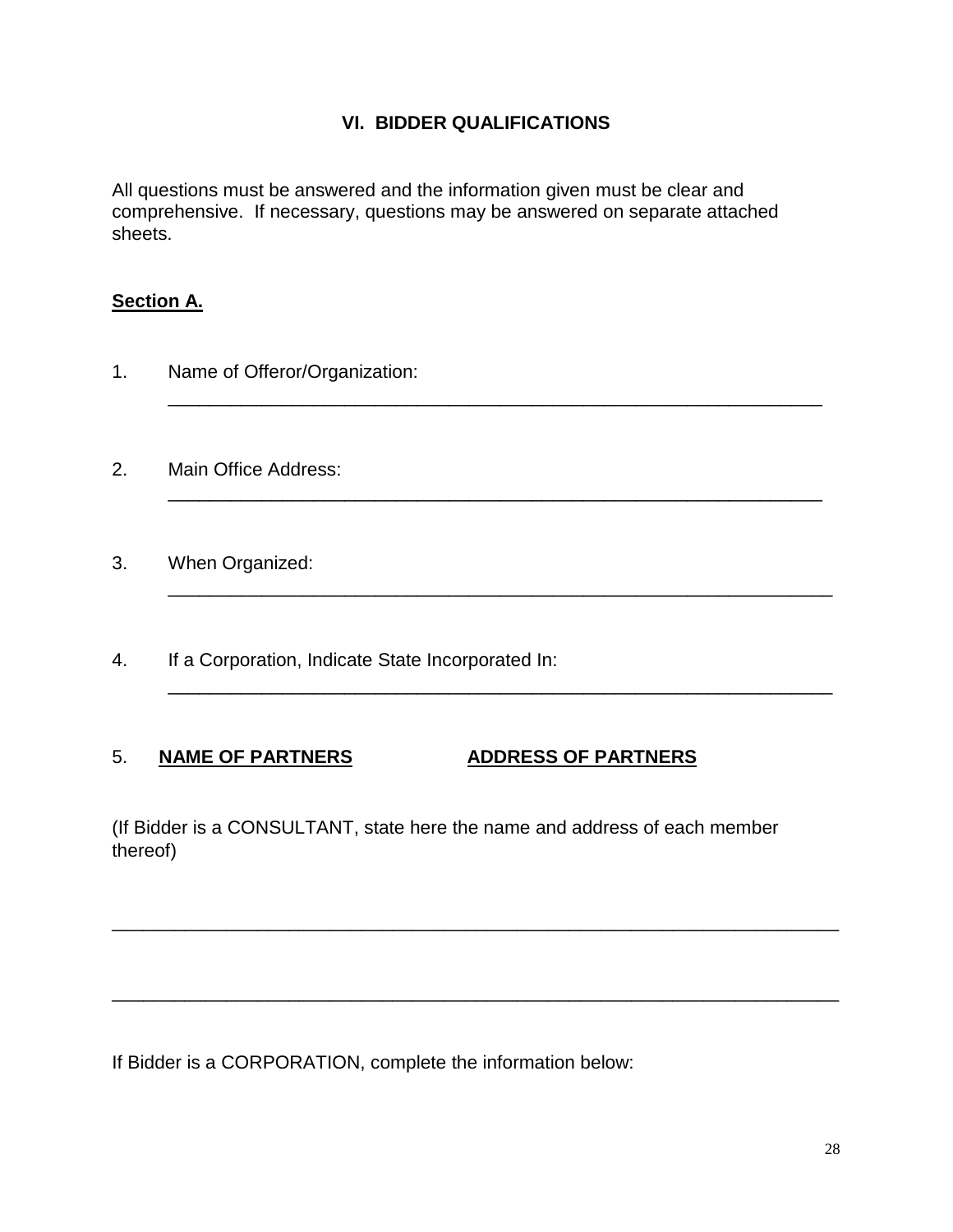Name and Address of President:

Name and Address of Vice President:

Name and Address of Secretary:

6. Does any other contractor, vendor or person have, hold, or may derive any actual or beneficial percentage of interest in any other form of ownership of the Offeror in an amount of 5% or more? Yes/No \_\_\_\_\_\_

\_\_\_\_\_\_\_\_\_\_\_\_\_\_\_\_\_\_\_\_\_\_\_\_\_\_\_\_\_\_\_\_\_\_\_\_\_\_\_\_\_\_\_\_\_\_\_\_\_\_\_\_\_\_\_\_\_\_\_\_\_\_\_\_\_\_\_\_\_\_

\_\_\_\_\_\_\_\_\_\_\_\_\_\_\_\_\_\_\_\_\_\_\_\_\_\_\_\_\_\_\_\_\_\_\_\_\_\_\_\_\_\_\_\_\_\_\_\_\_\_\_\_\_\_\_\_\_\_\_\_\_\_\_\_\_\_\_\_\_\_

\_\_\_\_\_\_\_\_\_\_\_\_\_\_\_\_\_\_\_\_\_\_\_\_\_\_\_\_\_\_\_\_\_\_\_\_\_\_\_\_\_\_\_\_\_\_\_\_\_\_\_\_\_\_\_\_\_\_\_\_\_\_\_\_\_\_\_\_\_\_

\_\_\_\_\_\_\_\_\_\_\_\_\_\_\_\_\_\_\_\_\_\_\_\_\_\_\_\_\_\_ \_\_\_\_\_\_\_\_\_\_\_\_\_\_\_\_\_\_\_\_\_\_\_\_\_\_\_\_\_\_\_\_\_\_\_\_

\_\_\_\_\_\_\_\_\_\_\_\_\_\_\_\_\_\_\_\_\_\_\_\_\_\_\_\_\_\_ \_\_\_\_\_\_\_\_\_\_\_\_\_\_\_\_\_\_\_\_\_\_\_\_\_\_\_\_\_\_\_\_\_\_\_\_

\_\_\_\_\_\_\_\_\_\_\_\_\_\_\_\_\_\_\_\_\_\_\_\_\_\_\_\_\_\_\_\_\_\_\_\_\_\_\_\_\_\_\_\_\_\_\_\_\_\_\_\_\_\_\_\_\_\_\_\_\_\_\_\_\_\_\_\_\_

\_\_\_\_\_\_\_\_\_\_\_\_\_\_\_\_\_\_\_\_\_\_\_\_\_\_\_\_\_\_\_\_\_\_\_\_\_\_\_\_\_\_\_\_\_\_\_\_\_\_\_\_\_\_\_\_\_\_\_\_\_\_\_\_\_\_\_\_\_

\_\_\_\_\_\_\_\_\_\_\_\_\_\_\_\_\_\_\_\_\_\_\_\_\_\_\_\_\_\_\_\_\_\_\_\_\_\_\_\_\_\_\_\_\_\_\_\_\_\_\_\_\_\_\_\_\_\_\_\_\_\_\_\_\_\_\_\_\_

If yes, please provide:

Name:

Address:

## **Section B.**

Provide information below regarding similar contracts held:

Organization Name: Contact Person (Name and Phone Number):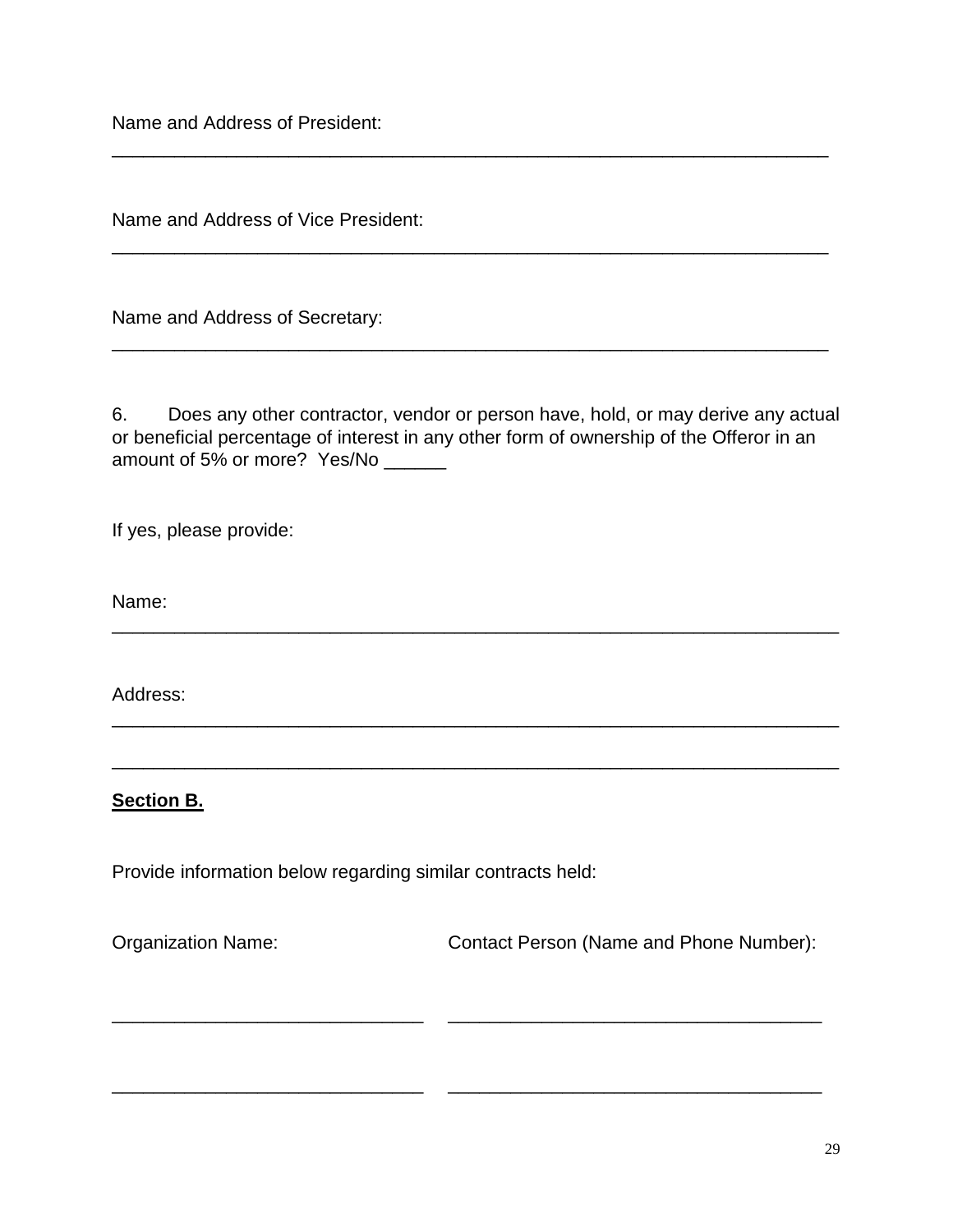| <b>Amount of Contract:</b> | Date Completed:                                                                     |
|----------------------------|-------------------------------------------------------------------------------------|
|                            |                                                                                     |
|                            |                                                                                     |
| <b>Section C.</b>          |                                                                                     |
|                            | 1. Have you ever failed to complete any contract awarded to you? Yes/No_            |
|                            | 2. Have you ever defaulted on a contract? Yes/No _____ If yes, state where and why: |
|                            |                                                                                     |
| 3.                         | Has any officer or partner of your organization ever been an officer or partner of  |

\_\_\_\_\_\_\_\_\_\_\_\_\_\_\_\_\_\_\_\_\_\_\_\_\_\_\_\_\_\_ \_\_\_\_\_\_\_\_\_\_\_\_\_\_\_\_\_\_\_\_\_\_\_\_\_\_\_\_\_\_\_\_\_\_\_\_

If yes, state name of Consultant , other organization and reason:

some other organization that failed to complete a contract? Yes/No \_\_\_\_\_

4. Has any officer or partner of your organization ever failed to complete a contract in his/her own name? Yes/No \_\_\_\_\_\_ If yes, state name and reason:

\_\_\_\_\_\_\_\_\_\_\_\_\_\_\_\_\_\_\_\_\_\_\_\_\_\_\_\_\_\_\_\_\_\_\_\_\_\_\_\_\_\_\_\_\_\_\_\_\_\_\_\_\_\_\_\_\_\_\_\_\_\_\_\_\_\_\_\_\_\_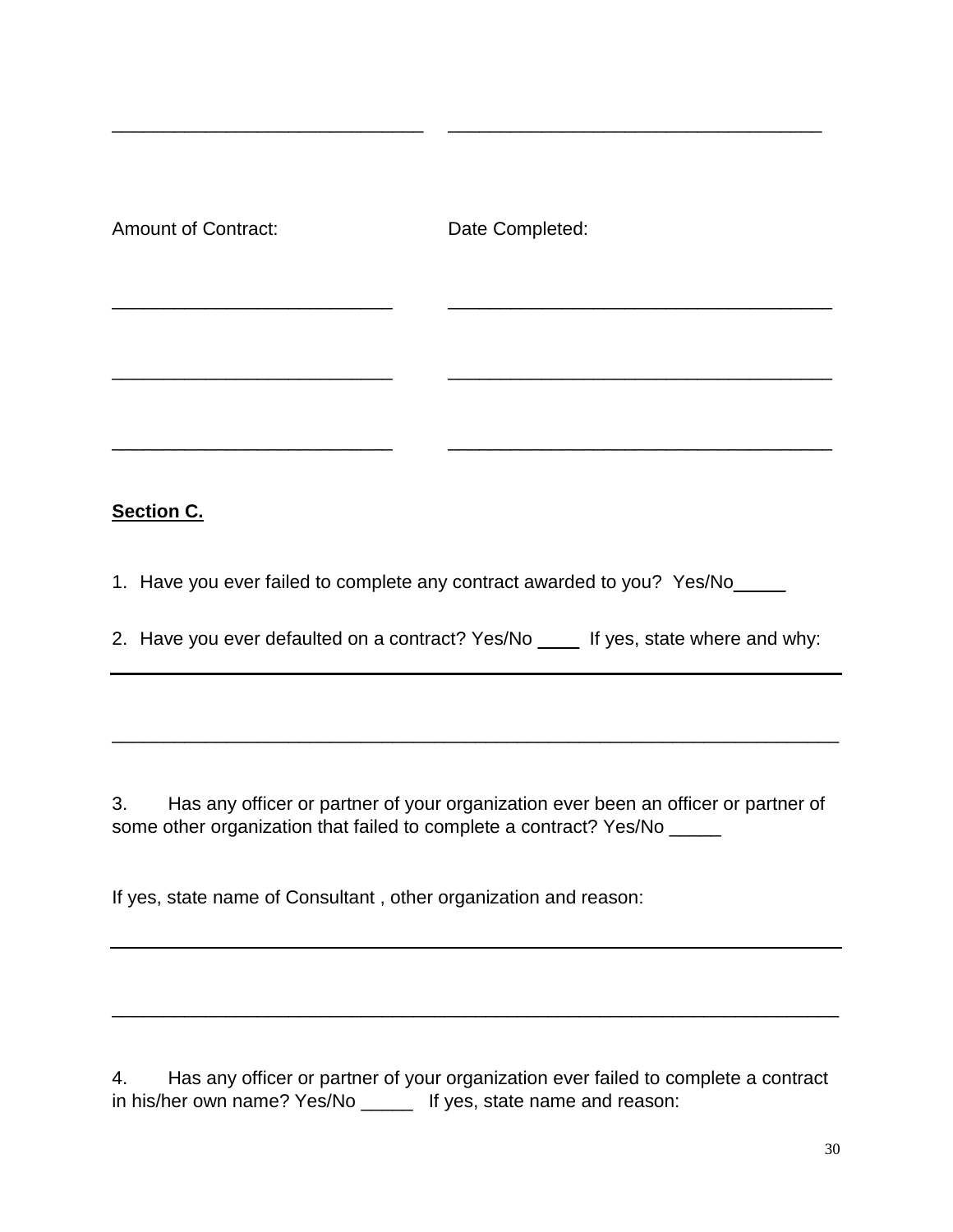| 5. |                                                                                                                                                 | In what other lines of business are you financially interested? |  |  |
|----|-------------------------------------------------------------------------------------------------------------------------------------------------|-----------------------------------------------------------------|--|--|
|    |                                                                                                                                                 |                                                                 |  |  |
|    |                                                                                                                                                 |                                                                 |  |  |
|    |                                                                                                                                                 |                                                                 |  |  |
|    |                                                                                                                                                 |                                                                 |  |  |
| 6. | Who will personally supervise this contract?                                                                                                    |                                                                 |  |  |
|    | Name and Phone Number                                                                                                                           | <b>Title</b>                                                    |  |  |
|    |                                                                                                                                                 |                                                                 |  |  |
| 7. | Do you have, or can you obtain, sufficient personnel and equipment to perform<br>this contract as required by the "Bid Proposal"? Yes/No ______ |                                                                 |  |  |
| 8. | Provide names and phone numbers of local (Long Island) government references:                                                                   |                                                                 |  |  |

9. Provide contact names and phone numbers for emergencies that require an immediate response:

\_\_\_\_\_\_\_\_\_\_\_\_\_\_\_\_\_\_\_\_\_\_\_\_\_\_\_\_\_\_\_\_\_\_\_\_\_\_\_\_\_\_\_\_\_\_\_\_\_\_\_\_\_\_\_\_\_\_\_\_\_\_\_\_\_\_\_\_\_\_

\_\_\_\_\_\_\_\_\_\_\_\_\_\_\_\_\_\_\_\_\_\_\_\_\_\_\_\_\_\_\_\_\_\_\_\_\_\_\_\_\_\_\_\_\_\_\_\_\_\_\_\_\_\_\_\_\_\_\_\_\_\_\_\_\_\_\_\_\_\_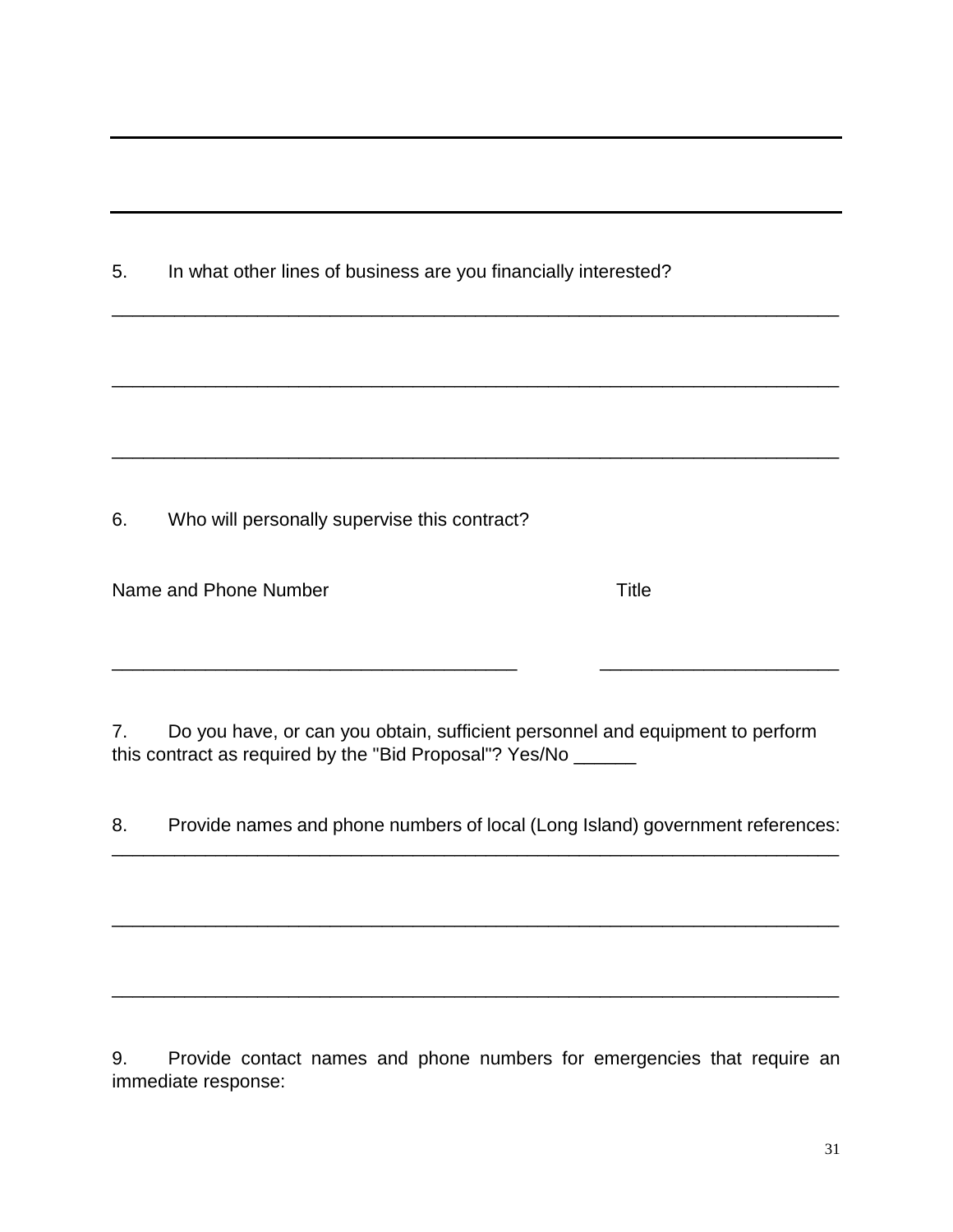Day: \_\_\_\_\_\_\_\_\_\_\_\_\_\_\_\_\_\_\_\_\_\_\_\_\_\_\_\_\_ Night: \_\_\_\_\_\_\_\_\_\_\_\_\_\_\_\_\_\_\_\_\_\_\_\_\_\_

10. List all major equipment you will utilize to perform all work. Indicate whether you currently own or lease the equipment, or will lease it (attach a separate sheet if necessary).

\_\_\_\_\_\_\_\_\_\_\_\_\_\_\_\_\_\_\_\_\_\_\_\_\_\_\_\_\_\_\_\_\_\_\_\_\_\_\_\_\_\_\_\_\_\_\_\_\_\_\_\_\_\_\_\_\_\_\_\_\_\_\_\_\_\_\_\_\_\_

\_\_\_\_\_\_\_\_\_\_\_\_\_\_\_\_\_\_\_\_\_\_\_\_\_\_\_\_\_\_\_\_\_\_\_\_\_\_\_\_\_\_\_\_\_\_\_\_\_\_\_\_\_\_\_\_\_\_\_\_\_\_\_\_\_\_\_\_\_\_

\_\_\_\_\_\_\_\_\_\_\_\_\_\_\_\_\_\_\_\_\_\_\_\_\_\_\_\_\_\_\_\_\_\_\_\_\_\_\_\_\_\_\_\_\_\_\_\_\_\_\_\_\_\_\_\_\_\_\_\_\_\_\_\_\_\_\_\_\_\_

11. Successful Offeror shall provide the Town, at the signing of the contract, the following information:

a. Table of Organization of the CONSULTANT showing the names and addresses of all individuals serving on the Board of Directors or comparable body of the CONSULTANT.

b. Proof of financial capability and a detailed financial statement.

## **Section D.**

(\*Delete phrases that are not applicable)

I, \_\_\_\_\_\_\_\_\_\_\_\_\_\_\_\_\_\_\_\_\_\_\_\_\_\_\_\_\_\_\_\_\_\_\_\_\_\_\_\_ the \*(applicant herein),

(an officer or agent of the corporate applicant) namely its \_\_\_\_\_\_\_\_\_\_\_\_\_\_\_\_\_\_\_\_\_,(list

corporate interest) (swears) or (affirms) under the penalties of perjury that:

1. The following persons have a direct or indirect interest in this bid: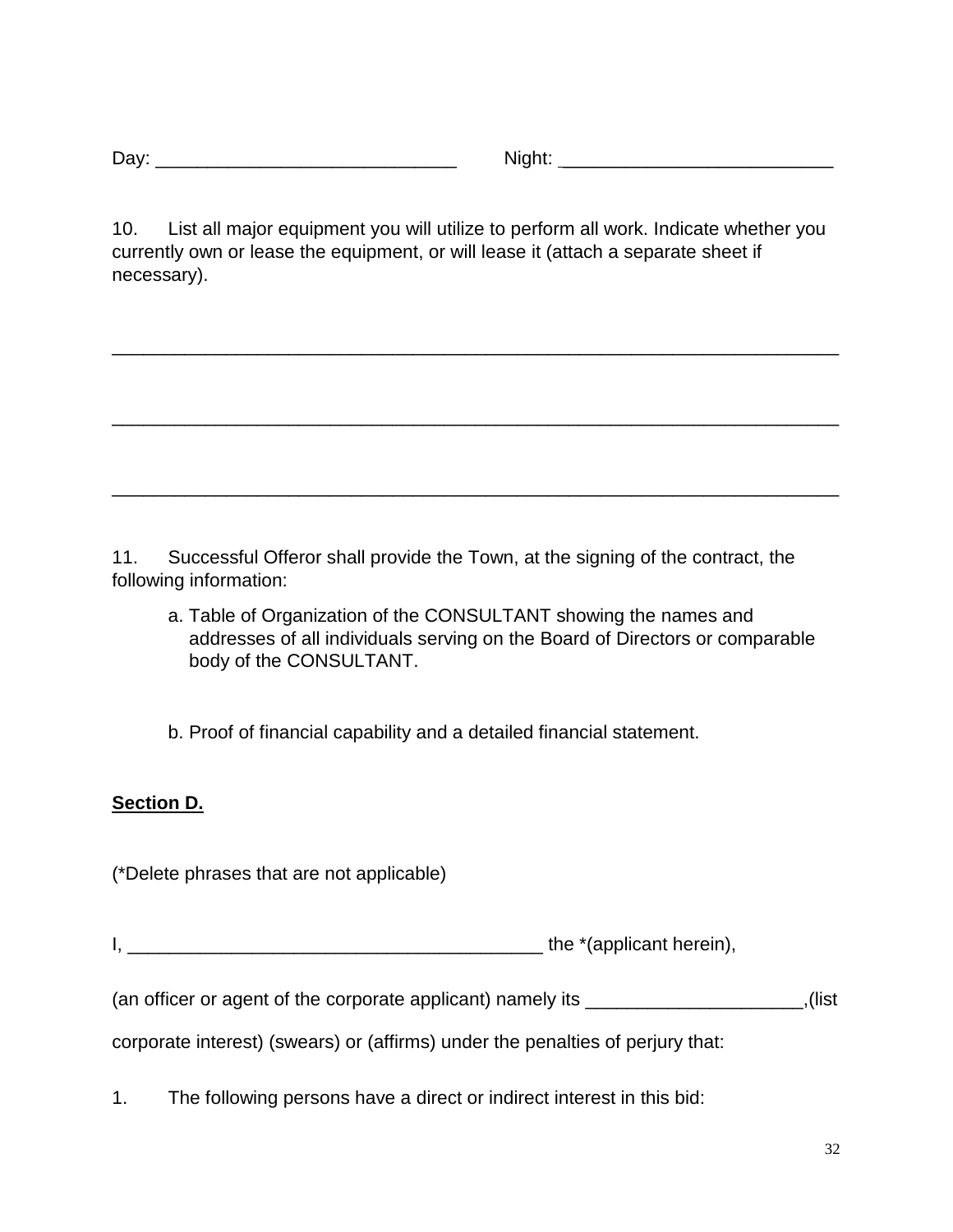NAME ADDRESS ADDRESS DATE OF BIRTH

(In case of corporations, all officers of the corporation and stockholders owning more than 5% of the corporate stock must be listed. Attach an additional sheet, if necessary).

\_\_\_\_\_\_\_\_\_\_\_\_\_\_\_\_\_\_\_\_\_\_\_\_\_\_\_\_\_\_\_\_\_\_\_\_\_\_\_\_\_\_\_\_\_\_\_\_\_\_\_\_\_\_\_\_\_\_\_\_\_\_\_\_\_\_\_\_\_\_

\_\_\_\_\_\_\_\_\_\_\_\_\_\_\_\_\_\_\_\_\_\_\_\_\_\_\_\_\_\_\_\_\_\_\_\_\_\_\_\_\_\_\_\_\_\_\_\_\_\_\_\_\_\_\_\_\_\_\_\_\_\_\_\_\_\_\_\_\_\_

\_\_\_\_\_\_\_\_\_\_\_\_\_\_\_\_\_\_\_\_\_\_\_\_\_\_\_\_\_\_\_\_\_\_\_\_\_\_\_\_\_\_\_\_\_\_\_\_\_\_\_\_\_\_\_\_\_\_\_\_\_\_\_\_\_\_\_\_\_\_

\_\_\_\_\_\_\_\_\_\_\_\_\_\_\_\_\_\_\_\_\_\_\_\_\_\_\_\_\_\_\_\_\_\_\_\_\_\_\_\_\_\_\_\_\_\_\_\_\_\_\_\_\_\_\_\_\_\_\_\_\_\_\_\_\_\_\_\_\_\_

2. The following person(s) listed immediately above are related by blood or marriage to an officer or employee of the OWNER. Attach an additional sheet, if necessary.

NAME RELATIONSHIP NAME/POSITION OF EMPLOYEE/OFFICER

False statements made herein are punishable as a Class A misdemeanor pursuant to 210.45 of the Penal Law.

\_\_\_\_\_\_\_\_\_\_\_\_\_\_\_\_\_\_\_\_\_\_\_\_\_\_\_\_\_\_\_\_\_\_\_\_\_\_\_\_\_\_\_\_\_\_\_\_\_\_\_\_\_\_\_\_\_\_\_\_\_\_\_\_\_\_\_\_\_\_

\_\_\_\_\_\_\_\_\_\_\_\_\_\_\_\_\_\_\_\_\_\_\_\_\_\_\_\_\_\_\_\_\_\_\_\_\_\_\_\_\_\_\_\_\_\_\_\_\_\_\_\_\_\_\_\_\_\_\_\_\_\_\_\_\_\_\_\_\_\_

\_\_\_\_\_\_\_\_\_\_\_\_\_\_\_\_\_\_\_\_\_\_\_\_\_\_\_\_\_\_\_\_\_\_\_\_\_\_\_\_\_\_\_\_\_\_\_\_\_\_\_\_\_\_\_\_\_\_\_\_\_\_\_\_\_\_\_\_\_\_

Legal Name of Person/Consultant/Corporation

\_\_\_\_\_\_\_\_\_\_\_\_\_\_\_\_\_\_\_\_\_\_\_\_\_\_\_\_\_\_\_\_\_\_\_\_\_

By: \_\_\_\_\_\_\_\_\_\_\_\_\_\_\_\_\_\_\_\_\_\_\_\_\_\_\_\_\_\_\_\_\_\_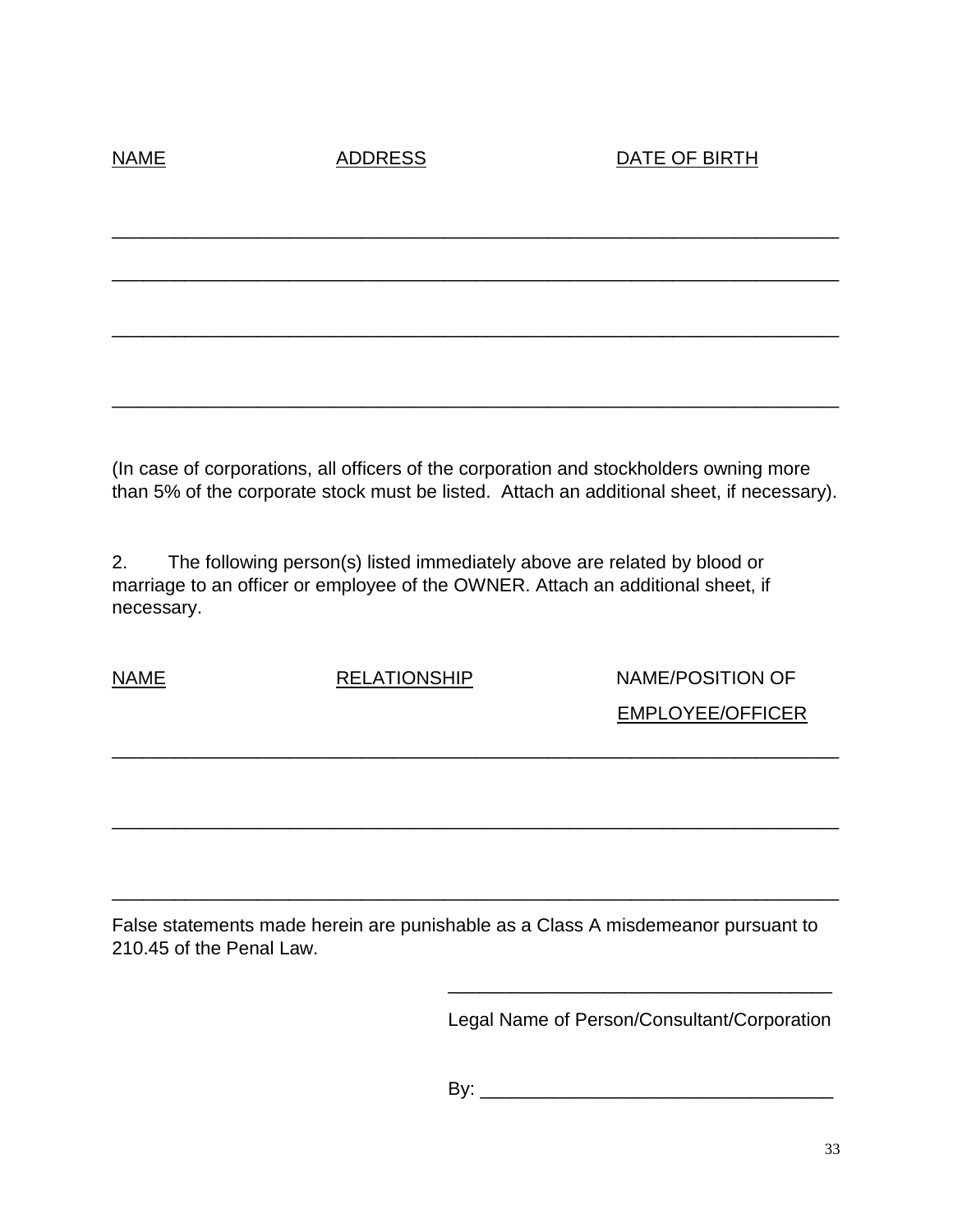## **DISCLOSURE OF PRIOR NON-RESPONSIBILITY DETERMINATION**

Name of Individual/Consultant or Entity Seeking to Enter into the Procurement Contract:

Address: Name and Title of Person Submitting this Form: Name/Title of Procurement: Name/Title of Procurement: Date: 1. Has any Government Entity made a finding of non-responsibility regarding the individual/Consultant or entity seeking to enter into the Procurement Contract in the previous five years? (Please circle): No Yes If yes, please answer the next questions: 2. Was the basis for the finding of non-responsibility due to a violation of State Finance Law 139-j? (Please circle): No Yes 3. Was the basis for the finding of non-responsibility due to the intentional provision of false or incomplete information to a Government Entity? (Please circle): No Yes 4. If you answered yes to any of the above questions, please provide details regarding the finding of non-responsibility below. Governmental Entity: Date of Finding of Non-Responsibility: Basis of Finding of Non-Responsibility:

(Add additional information on reverse if necessary)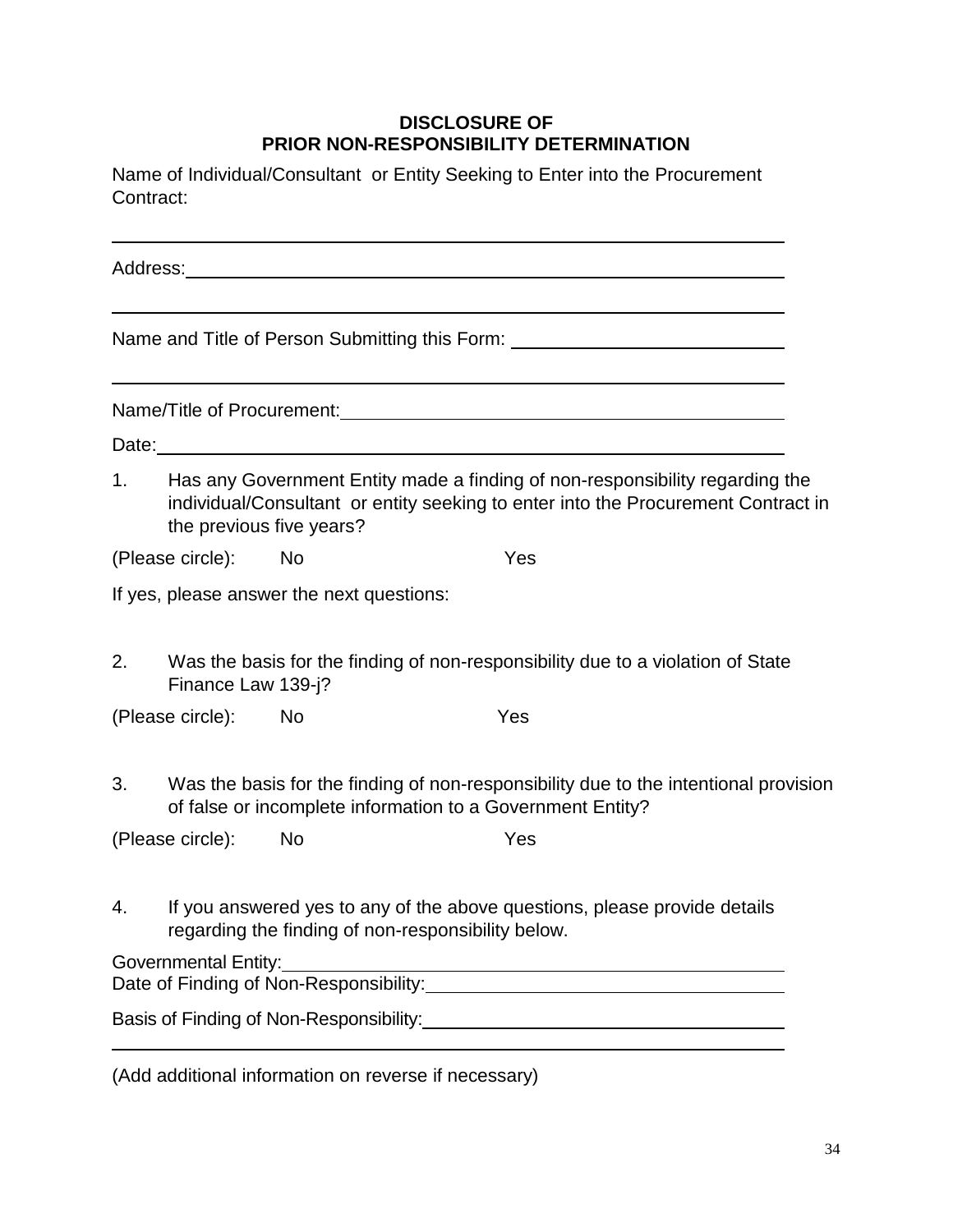5. Has any Governmental Entity or other governmental agency terminated or withheld a Procurement Contract with the above-named individual/Consultant or entity due to the intentional provision of false or incomplete information?

| (Please circle):                                | <b>No</b> | Yes |  |
|-------------------------------------------------|-----------|-----|--|
|                                                 |           |     |  |
| If yes, please provide details below:           |           |     |  |
| Governmental Entity:___________                 |           |     |  |
| Date of Termination or Withholding of Contract: |           |     |  |
| Basis of Termination or Withholding:            |           |     |  |
|                                                 |           |     |  |
|                                                 |           |     |  |
|                                                 |           |     |  |

(Add additional information on reverse as necessary)

6. Has any agency, including, but not limited to, the New York State Department of Labor, found you to be in violation of, or are you currently under investigation for, failure or the alleged failure to comply with the laws, rules or regulations requiring you to pay prevailing wage and supplements for any public work you or your Consultant has performed, for the failure or the alleged failure to comply with the laws, rules or regulations concerning the employment of children, or the failure or alleged failure to pay wages, or unemployment insurance tax payments within the past five years?

(Please circle): No Yes

Offeror certifies that all information provided to the Town of Riverhead/Town of

Riverhead Highway Department with respect to State Finance Law 129-k is

complete, true and accurate.

| By:        | Date: |  |
|------------|-------|--|
| Signature: |       |  |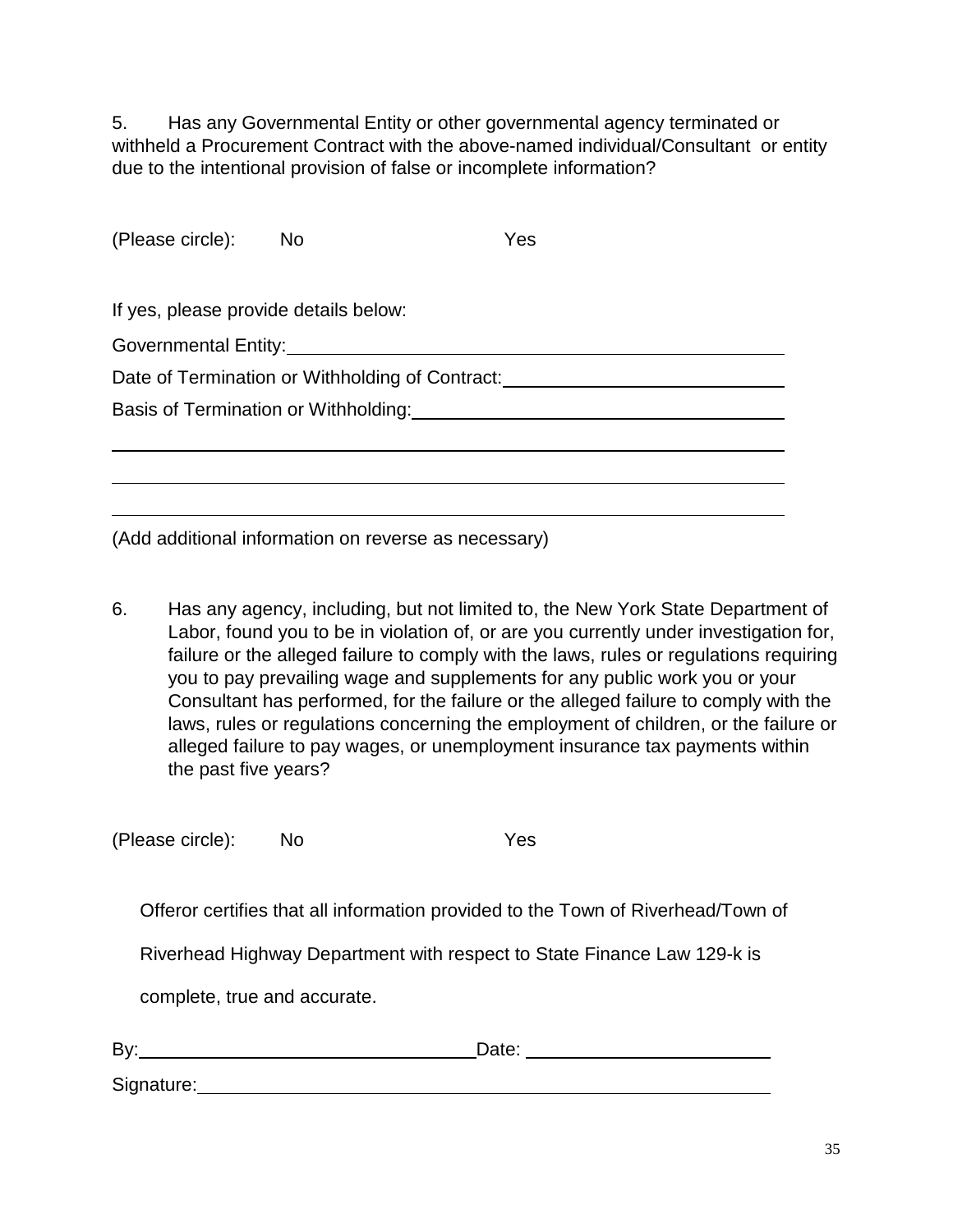## **VII. AFFIRMATION OF UNDERSTANDING AND COMPLIANCE**

Name/Title of Procurement Contract Related to Offer:

\_\_\_\_\_\_\_\_\_\_\_\_\_\_\_\_\_\_\_\_\_\_\_\_\_\_\_\_\_\_\_\_\_\_\_\_\_\_\_\_\_\_\_hereby affirms that it has read and understands the Town of Riverhead guidelines regarding its policy concerning Contacts during a Town Procurement, and agrees to comply with Town of Riverhead's procedures relating to this policy during the Town of Riverhead's procurement.

Date: 20\_\_

Name of Officer:<br>
<u>
</u>

Address: **Address: Address: Address: Address: Address: Address: Address: Address: Address: Address: Address: Address: Address: Address: Address: Address: Address: Address: Address: Add** 

Name and Title of Person Signing the Affirmation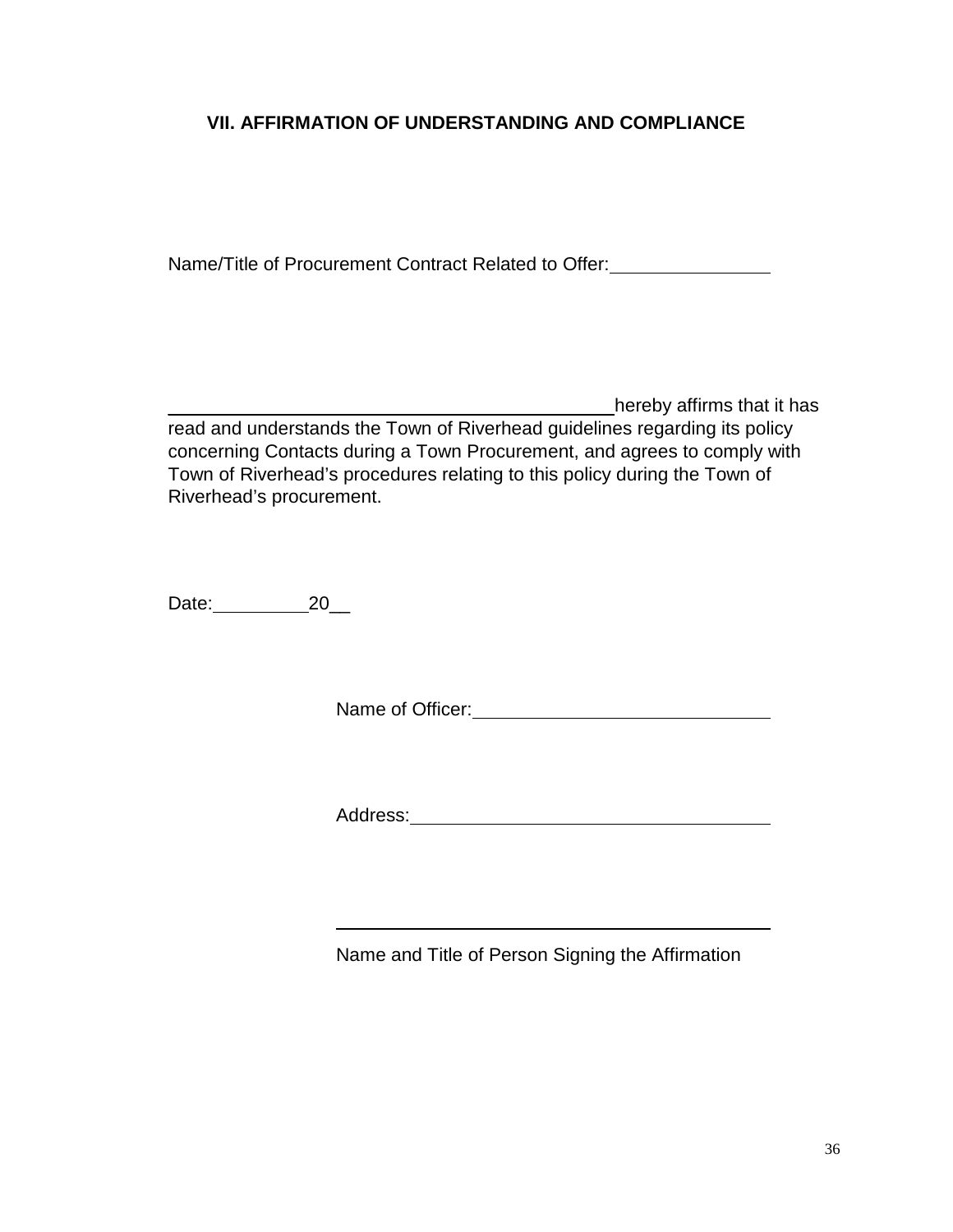## **VIII. GENERAL MUNICIPAL LAW - SECTION 103-a and 103-b**

## **GROUNDS FOR CANCELLATION OF CONTRACT BY MUNICIPAL CORPORATIONS**

Upon the refusal of a person, when called before a grand jury to testify concerning any transaction or contract had with the State, and political subdivision thereof, a public authority or with any public department, agency or official of the State or of any political subdivision thereof or of a public authority, to sign a waiver of immunity against subsequent criminal prosecution or to answer any relevant question concerning such transaction or contract,

- a) such person, and any Consultant, partnership or corporation, of which he is a member, partner, director or officer shall be disqualified from thereafter selling to or submitting bids to or receiving awards from or entering into any contracts with any municipal corporation or any public department, agency or official thereof for goods, work, or services, for a period of five years after such refusal, and to provide also that,
- b) any and all contracts made with any municipal corporation or any public department, agency or official thereof, since the effective date of this law, by such person, and by any Consultant, partnership or corporation of which he is a member, partner, director or officer may be cancelled or terminated by the municipal corporation without incurring any penalty or damages on account of such cancellation or termination, but any monies owing by the municipal corporation for goods delivered or work done prior to the cancellation or termination shall be paid.

This condition shall be further subjected to any other provisions or subsequent amendments to Section 103-a and 103-b of the General Municipal Law.

In acknowledgment of the above:

Offeror's Business Name: 2008. 2009. 2010. 2010. 2010. 2010. 2010. 2011. 2012. 2014. 2016. 2017. 2018. 2019. 20

Signed by:

Title: \_\_\_\_\_\_\_\_\_\_\_\_\_\_\_\_\_\_\_\_\_\_\_\_\_\_\_\_\_\_\_\_\_\_\_\_\_\_\_\_\_\_\_\_

Date: 2008. 2010. 2010. 2010. 2010. 2010. 2010. 2010. 2010. 2010. 2010. 2010. 2010. 2010. 2010. 2010. 2010. 20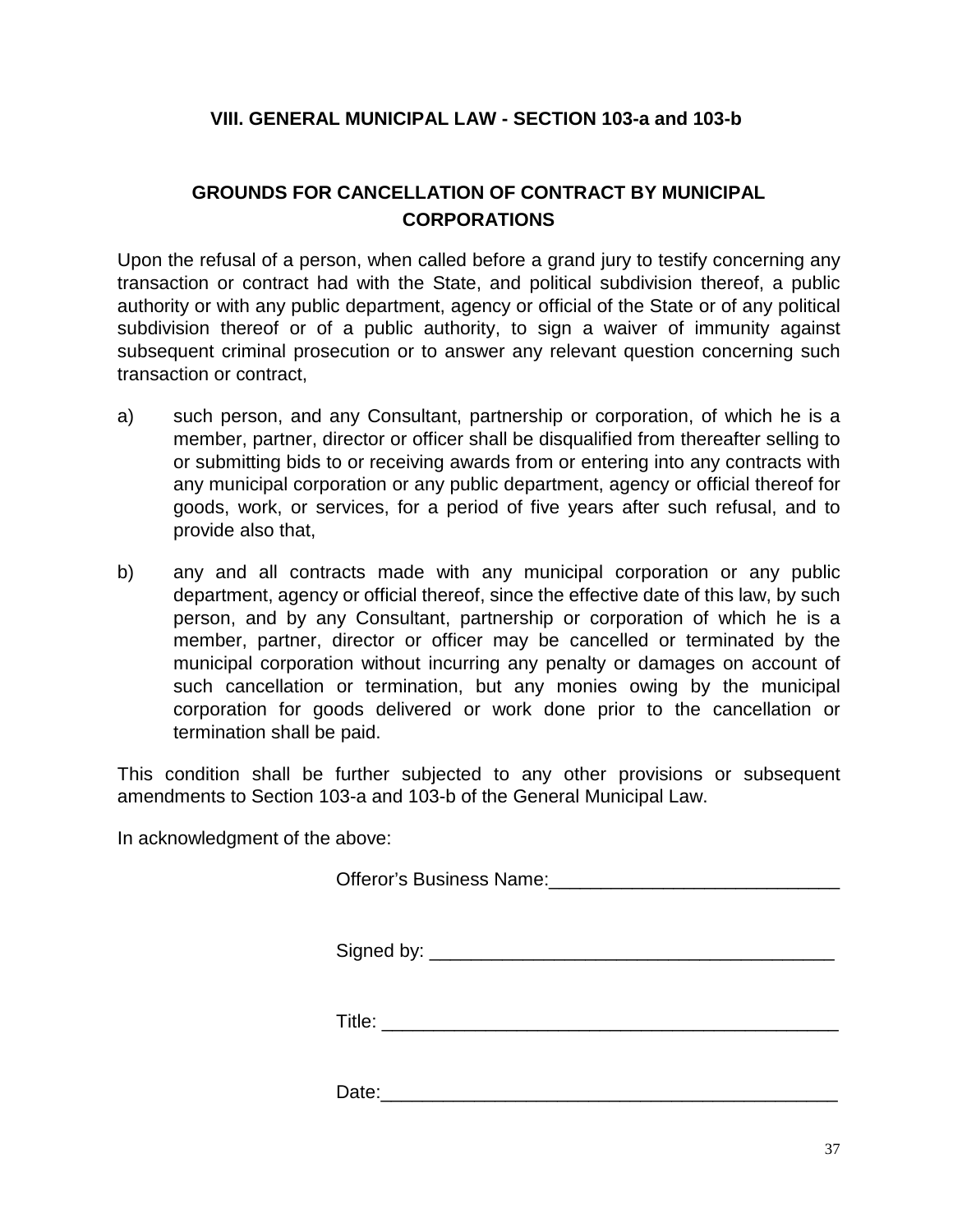## **IX. GENERAL MUNICIPAL LAW – SECTION 103-d**

## **Non-Collusive Bidding Certificate**

By submission of this bid, each bidder and each person signing on behalf of any bidder certifies, and in the case of a joint bid, each party thereto certifies as to its own organization, under the penalty of perjury, that to the best of his knowledge and belief:

- (A) The prices in this bid have been arrived at independently without collusion, consultation, communication or agreement, and for the purpose of restricting competition, as to any matter relating to such prices with any other bidder or with any competitor or potential competitor;
- (B) Unless otherwise required by law, the prices which have been quoted in this bid have not been knowingly disclosed by the bidder prior to the opening, directly or indirectly to any other bidder, competitor or potential competitor;
- (C) No attempt has been or will be made by the bidder to induce any other person, partnership, or corporation to submit or not to submit a bid for the purpose of restricting competition.

I hereby affirm, under the penalty of perjury, the foregoing statement is true:

Signed by:  $\frac{1}{2}$   $\frac{1}{2}$   $\frac{1}{2}$   $\frac{1}{2}$   $\frac{1}{2}$   $\frac{1}{2}$   $\frac{1}{2}$   $\frac{1}{2}$   $\frac{1}{2}$   $\frac{1}{2}$   $\frac{1}{2}$   $\frac{1}{2}$   $\frac{1}{2}$   $\frac{1}{2}$   $\frac{1}{2}$   $\frac{1}{2}$   $\frac{1}{2}$   $\frac{1}{2}$   $\frac{1}{2}$   $\frac{1}{2}$   $\frac{1}{2}$ 

Title: \_\_\_\_\_\_\_\_\_\_\_\_\_\_\_\_\_\_\_\_\_\_\_\_\_\_\_\_\_\_\_\_\_\_\_\_\_\_\_\_\_\_\_\_

Date:

Affix corporate seal if contractor is a corporation.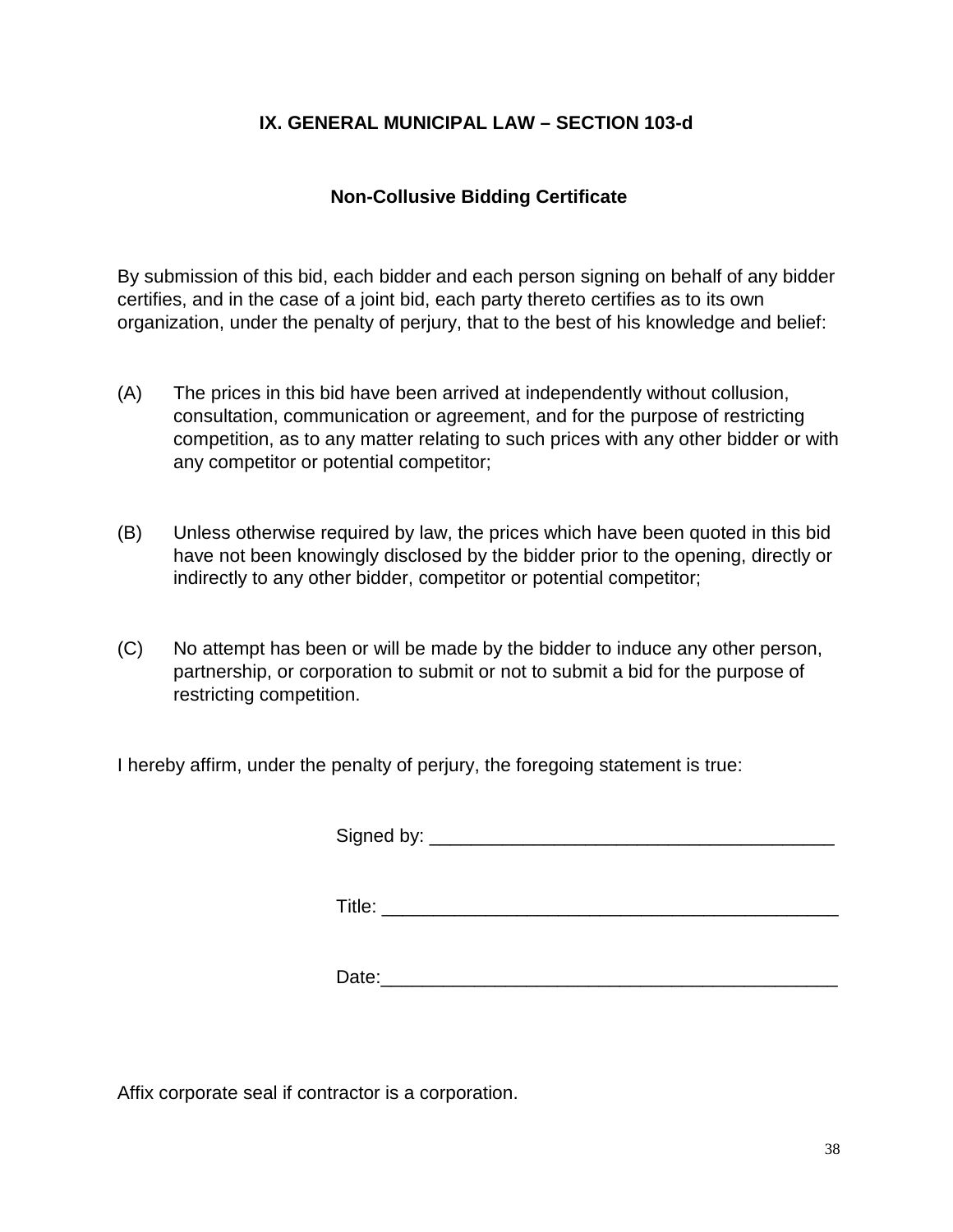## **X. IRAN DIVESTMENT ACT CERTIFICATION**

As a result of the Iran Divestment Act of 2012 (Act), Chapter 1 of the 2012 Laws of New York, a new provision has been added to the State Finance Law (SFL), § 165-a, effective April 12, 2012. Under the Act, the Commissioner of the Office of General Services (OGS) will be developing a list (prohibited entities list) of "persons" who are engaged in "investment activities in Iran" (both are defined terms in the law). Pursuant to SFL § 165-a(3)(b), the initial list is expected to be issued no later than 120 days after the Act's effective date, at which time it will be posted on the OGS website.

By submitting a bid in response to this solicitation or by assuming the responsibility of a Contract awarded hereunder, Bidder/Contractor (or any assignee) certifies that once the prohibited entities list is posted on the OGS website, it will not utilize on such Contract any subcontractor that is identified on the prohibited entities list.

Additionally, Bidder/Contractor is advised that once the list is posted on the OGS website, any Contractor seeking to renew or extend a Contract or assume the responsibility of a Contract awarded in response to the solicitation, must certify at the time the Contract is renewed, extended or assigned that it is not included on the prohibited entities list.

During the term of the Contract, should the TOWN OF RIVERHEAD receive information that a person is in violation of the above-referenced certification, the TOWN OF RIVERHEAD will offer the person an opportunity to respond. If the person fails to demonstrate that it has ceased its engagement in the investment which is in violation of the Act within 90 days after the determination of such violation, then the TOWN OF RIVERHEAD shall take such action as may be appropriate including, but not limited to, imposing sanctions, seeking compliance, recovering damages, or declaring the Contractor in default.

The TOWN OF RIVERHEAD reserves the right to reject any bid or request for assignment for an entity that appears on the prohibited entities list prior to the award of a contract, and to pursue a responsibility review with respect to any entity that is awarded a contract and appears on the prohibited entities list after contract award.

| Signature:         |  |
|--------------------|--|
| <b>Print Name:</b> |  |
| Title:             |  |
| Company Name:      |  |
| Date:              |  |
|                    |  |